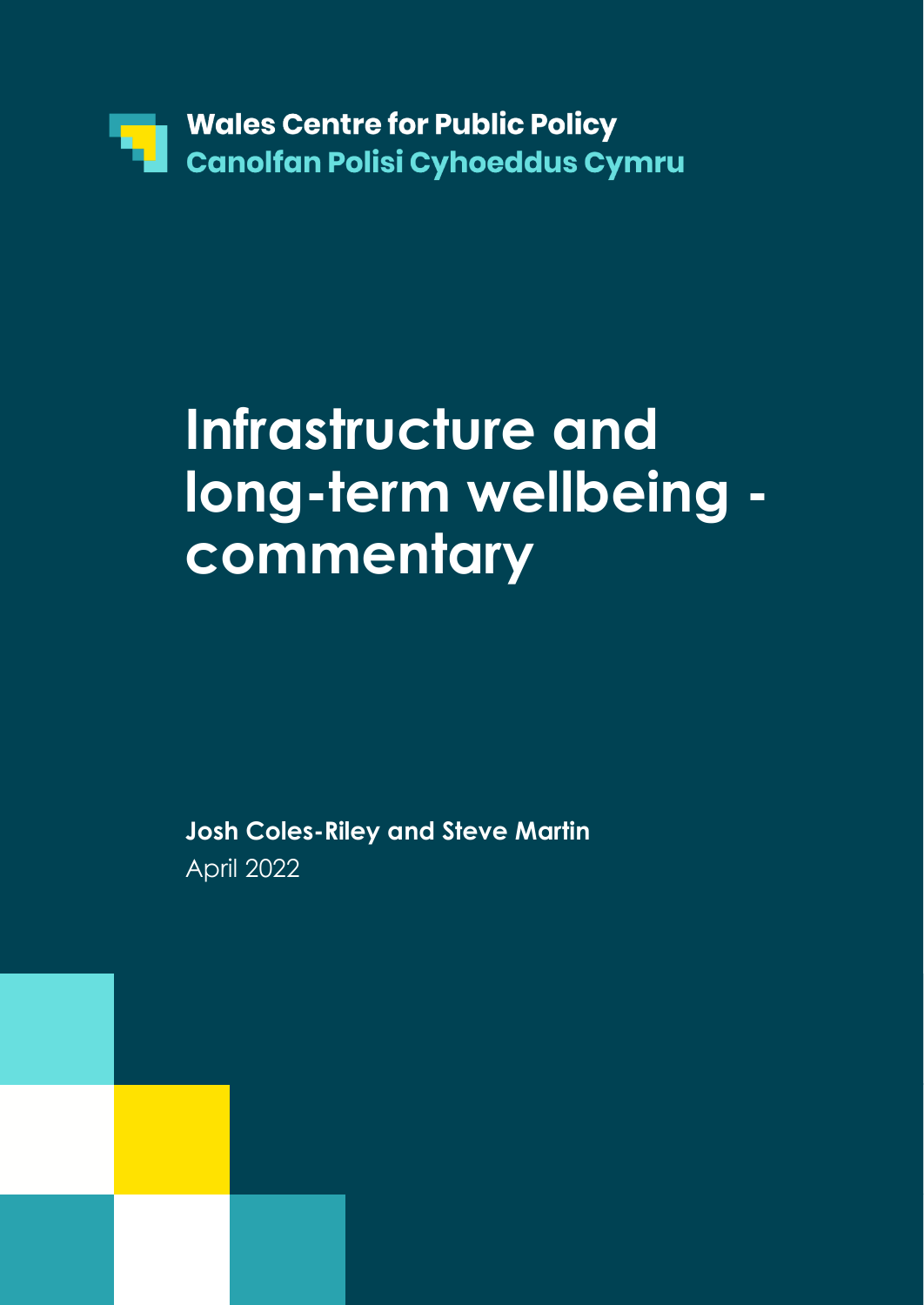### **Our Mission**

The Wales Centre for Public Policy helps to improve policy making and public services by supporting ministers and public service leaders to access and apply rigorous independent evidence about what works. It works in partnership with leading researchers and policy experts to synthesise and mobilise existing evidence and identify gaps where there is a need to generate new knowledge.

The Centre is independent of government but works closely with policy makers and practitioners to develop fresh thinking about how to address strategic challenges in health and social care, education, housing, the economy and other devolved responsibilities. It:

- Supports Welsh Government Ministers to identify, access and use authoritative evidence and independent expertise that can help inform and improve policy;
- Works with public services to access, generate, evaluate and apply evidence about what works in addressing key economic and societal challenges; and
- Draws on its work with Ministers and public services, to advance understanding of how evidence can inform and improve policy making and public services and contribute to theories of policy making and implementation.

Through secondments, PhD placements and its Research Apprenticeship programme, the Centre also helps to build capacity among researchers to engage in policy relevant research which has impact.

For further information please visit our website at **[www.wcpp.org.uk](http://www.wcpp.org.uk/)**

### **Core Funders**



**Cardiff University** was founded in 1883. Located in a thriving capital city, Cardiff is an ambitious and innovative university, which is intent on building strong international relationships while demonstrating its commitment to Wales.



Economic and Social **Research Council** 

**Economic and Social Research Council (ESRC)** is part of UK Research and Innovation, a new organisation that brings together the UK's seven research councils, Innovate UK and Research England to maximise the contribution of each council and create the best environment for research and innovation to flourish.



Llywodraeth Cymru Welsh Government

**Welsh Government** is the devolved government of Wales, responsible for key areas of public life, including health, education, local government, and the environment.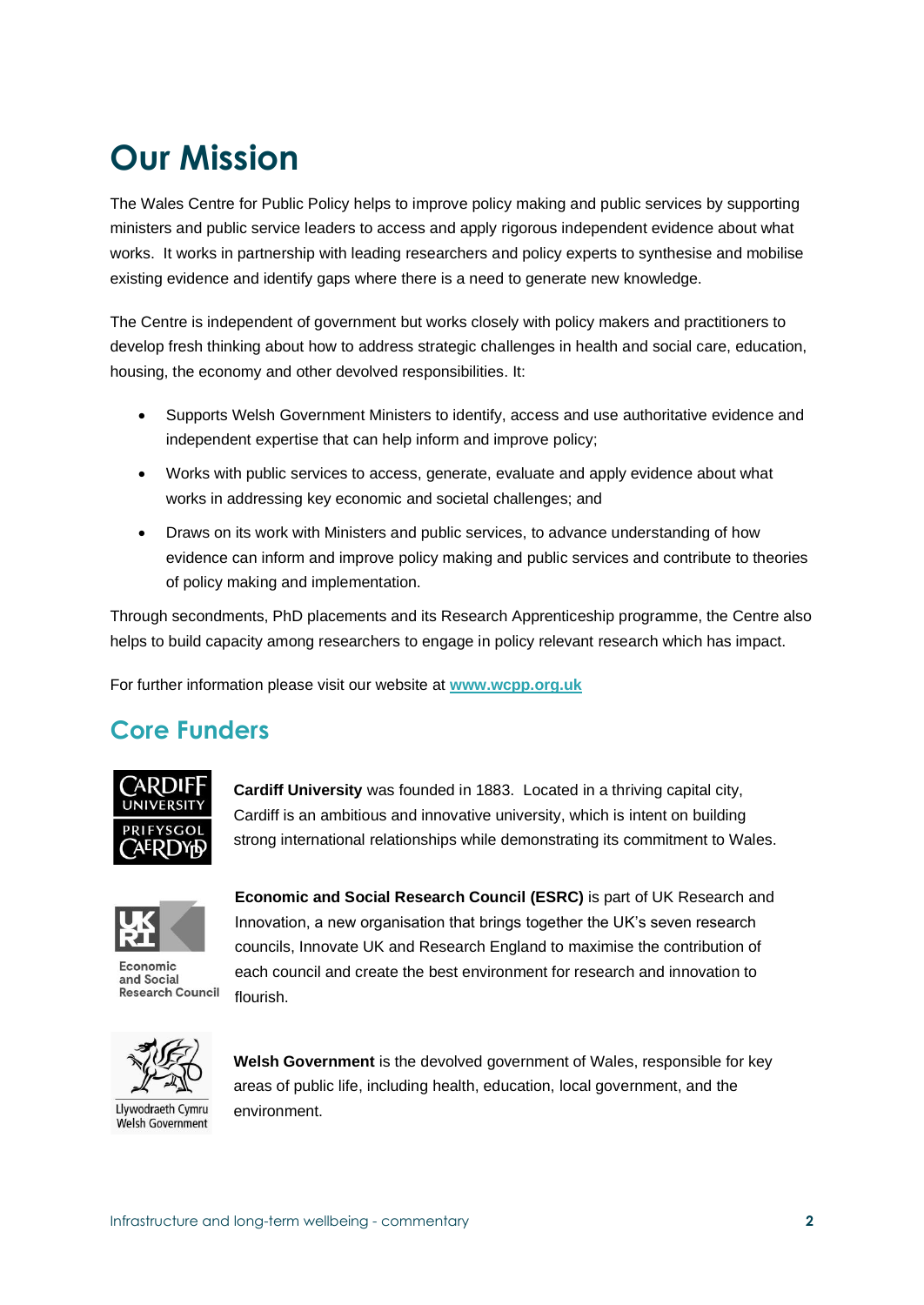## **Contents**

| <b>Summary</b>                                                                                                                                               |                                                                              | 4                          |  |                                  |   |
|--------------------------------------------------------------------------------------------------------------------------------------------------------------|------------------------------------------------------------------------------|----------------------------|--|----------------------------------|---|
| <b>Introduction</b><br>Why infrastructure matters to long-term wellbeing<br>Understanding the relationship between infrastructure and long-term<br>wellbeing |                                                                              | 5<br>$\boldsymbol{6}$<br>7 |  |                                  |   |
|                                                                                                                                                              |                                                                              |                            |  | Approaches to defining wellbeing | 8 |
|                                                                                                                                                              |                                                                              |                            |  | Navigating wellbeing trade-offs  | 9 |
|                                                                                                                                                              | Interpreting the evidence on infrastructure and wellbeing                    | 11                         |  |                                  |   |
|                                                                                                                                                              | Maximising the potential of infrastructure to promote long-term<br>wellbeing | 12                         |  |                                  |   |
| <b>References</b>                                                                                                                                            |                                                                              | 16                         |  |                                  |   |
|                                                                                                                                                              | <b>Author Details</b>                                                        | 17                         |  |                                  |   |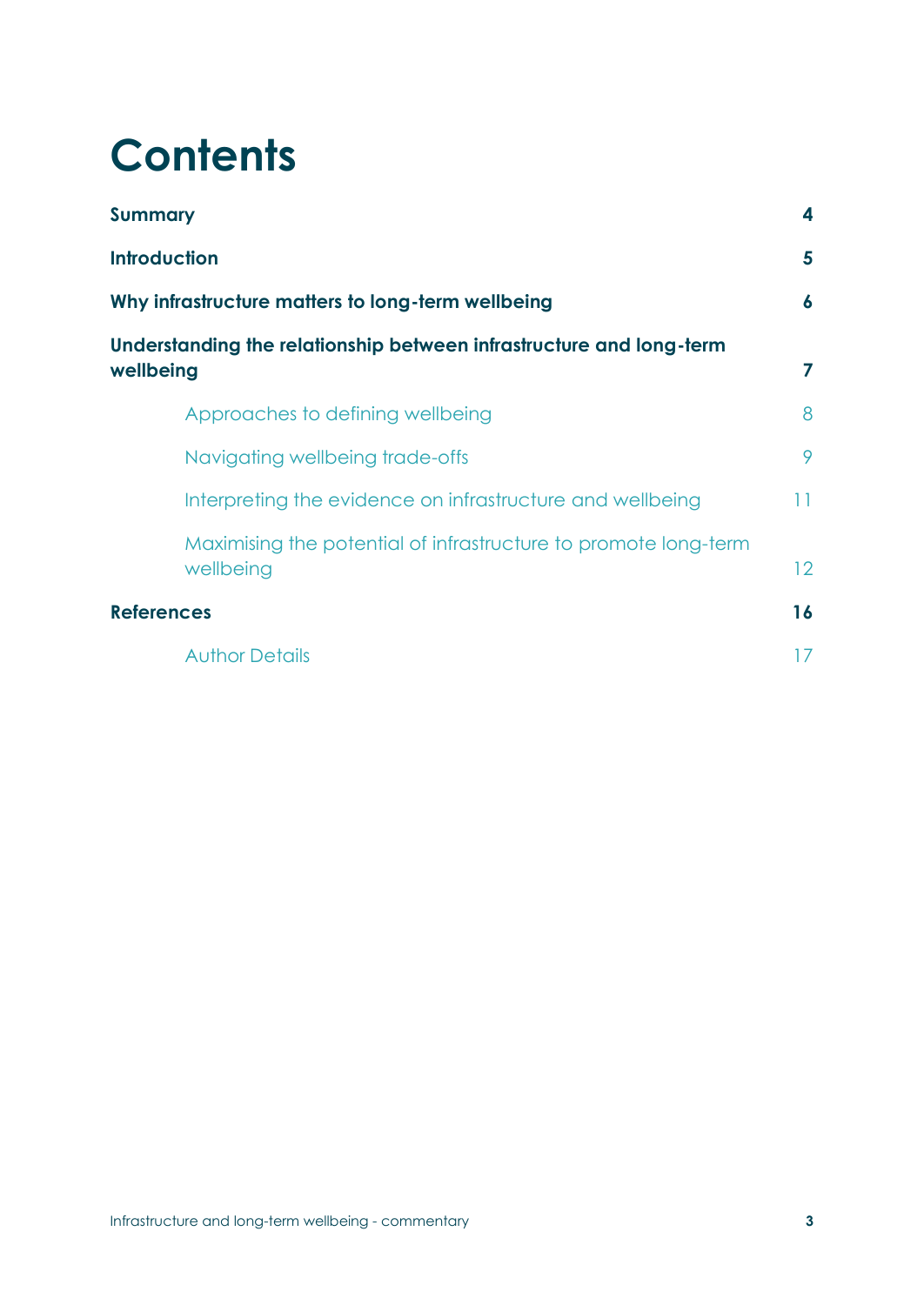## **Summary**

- **•** This report should be read in conjunction with **[our evidence](https://sway.office.com/Y2DEdKkW5s1hjzL4?ref=Link)  [review of how infrastructure](https://sway.office.com/Y2DEdKkW5s1hjzL4?ref=Link)  [investments in key policy areas](https://sway.office.com/Y2DEdKkW5s1hjzL4?ref=Link) [influence long-term wellbeing](https://sway.office.com/Y2DEdKkW5s1hjzL4?ref=Link)**.
- **•** Evidence from multiple bodies of research shows that physical infrastructure plays a key role in determining long-term wellbeing.
- **•** Wellbeing is a broad concept, which has been defined in multiple ways. Therefore, infrastructure investments may improve some dimensions of wellbeing but have negative impacts on others.
- **•** The wellbeing impacts of infrastructure investments are often highly context-specific. What works in one place, or one section of the population may not be right for other areas or groups.
- **•** Infrastructure systems are interconnected and interdependent. So, we need integrated, holistic approaches to infrastructure planning that take account of the synergies between projects and their cumulative economic, social and environmental impacts.
- **•** Physical infrastructure has a long lifespan. So it is important to base

investment decisions on likely future needs. Adopting iterative approaches that enable needs assessments to be updated in real time helps to build in resilience to future changes, as do flexible designs that enable adaptations in response to unexpected developments.

- How infrastructure is implemented is fundamental to its impact. It is important to combine infrastructure with other initiatives (for example investments in human capital), and to adopt transparent, inclusive, participatory processes that involve local communities in investment decisions.
- Decision-makers inevitably need to make trade-offs that involve prioritising some types of wellbeing over others. One approach is to invest in infrastructure that are known to have positive impacts across several different dimensions of wellbeing – such as nature-based solutions (for example green-blue flood defence infrastructure); insulation retrofit of homes and other buildings; active travel infrastructure; installation of broadband networks; and improvements to bus services.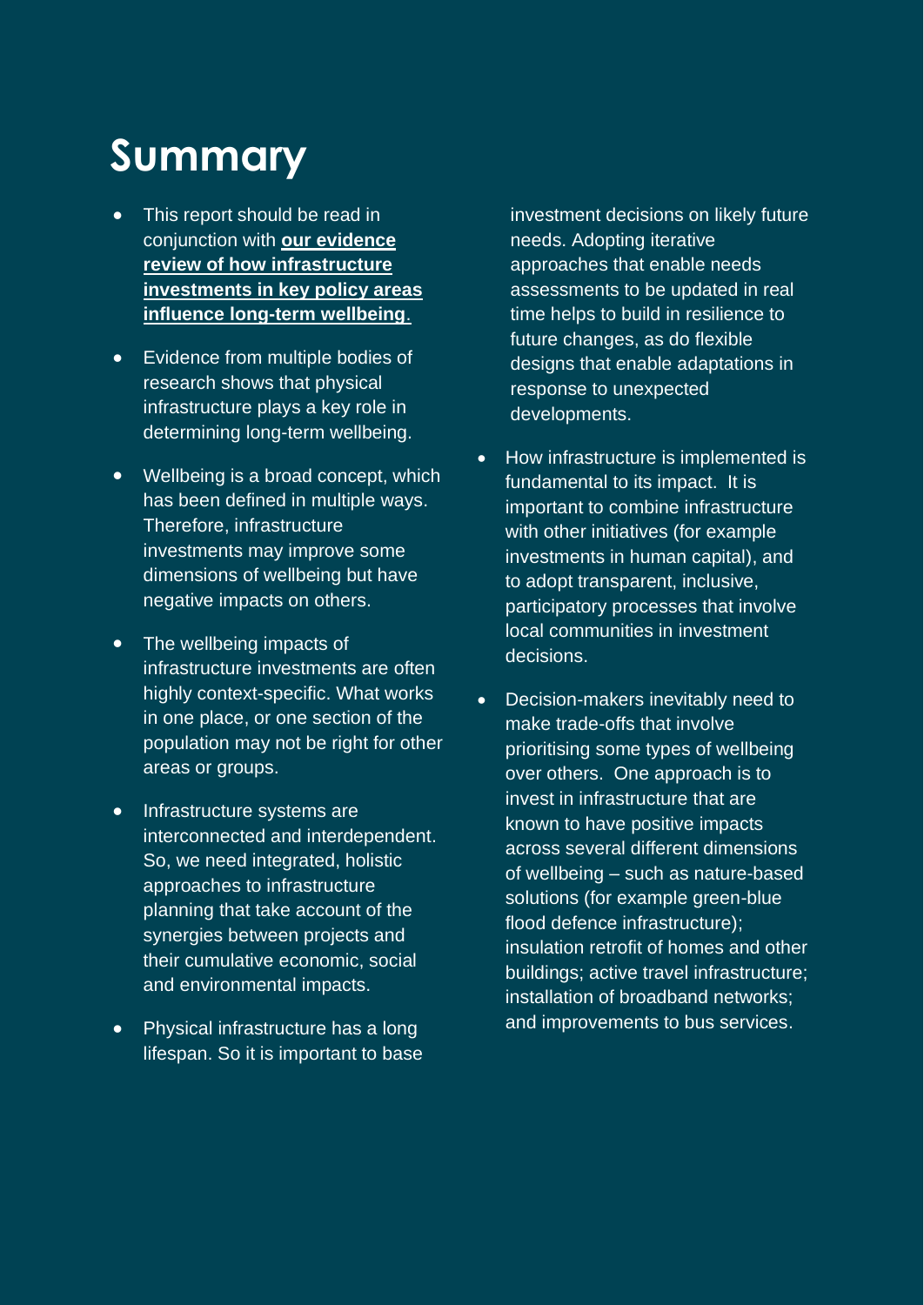### **Introduction**

This commentary report accompanies **[a rapid review of evidence about how](https://sway.office.com/Y2DEdKkW5s1hjzL4?ref=Link)  [physical infrastructure influences long-term wellbeing](https://sway.office.com/Y2DEdKkW5s1hjzL4?ref=Link)**, commissioned by the Welsh Government to help inform its approach to infrastructure planning and investment.

The review summarises evidence from a wide range of research traditions and disciplines which shows how physical infrastructure has a significant influence on long-term wellbeing. It is clear from the evidence that impacts can be positive and negative depending, in part, on which of the many different dimensions of wellbeing are considered.

Our review provides a summary of evidence about some of the *potential* ways in which investment in infrastructure influences long-term wellbeing, rather than enabling detailed comparisons between different forms of infrastructure, or providing recommendations about what kinds of infrastructure to invest in to have the biggest impact.

The commentary report supplements the evidence in the review by providing additional context and detail, offering further guidance about how findings should be interpreted to inform infrastructure decision-making.

The remaining sections of the report set out:

- Why infrastructure investment matters to long-term wellbeing;
- How the relationship between infrastructure and wellbeing has been understood in different policy and research contexts;
- The implications of different approaches to defining and measuring wellbeing;
- Trade-offs involved in wellbeing approaches to infrastructure decision-making;
- How to interpret the evidence on infrastructure and wellbeing; and
- Implications for infrastructure planning and decision-making to maximise the impacts of infrastructure investment on long-term wellbeing.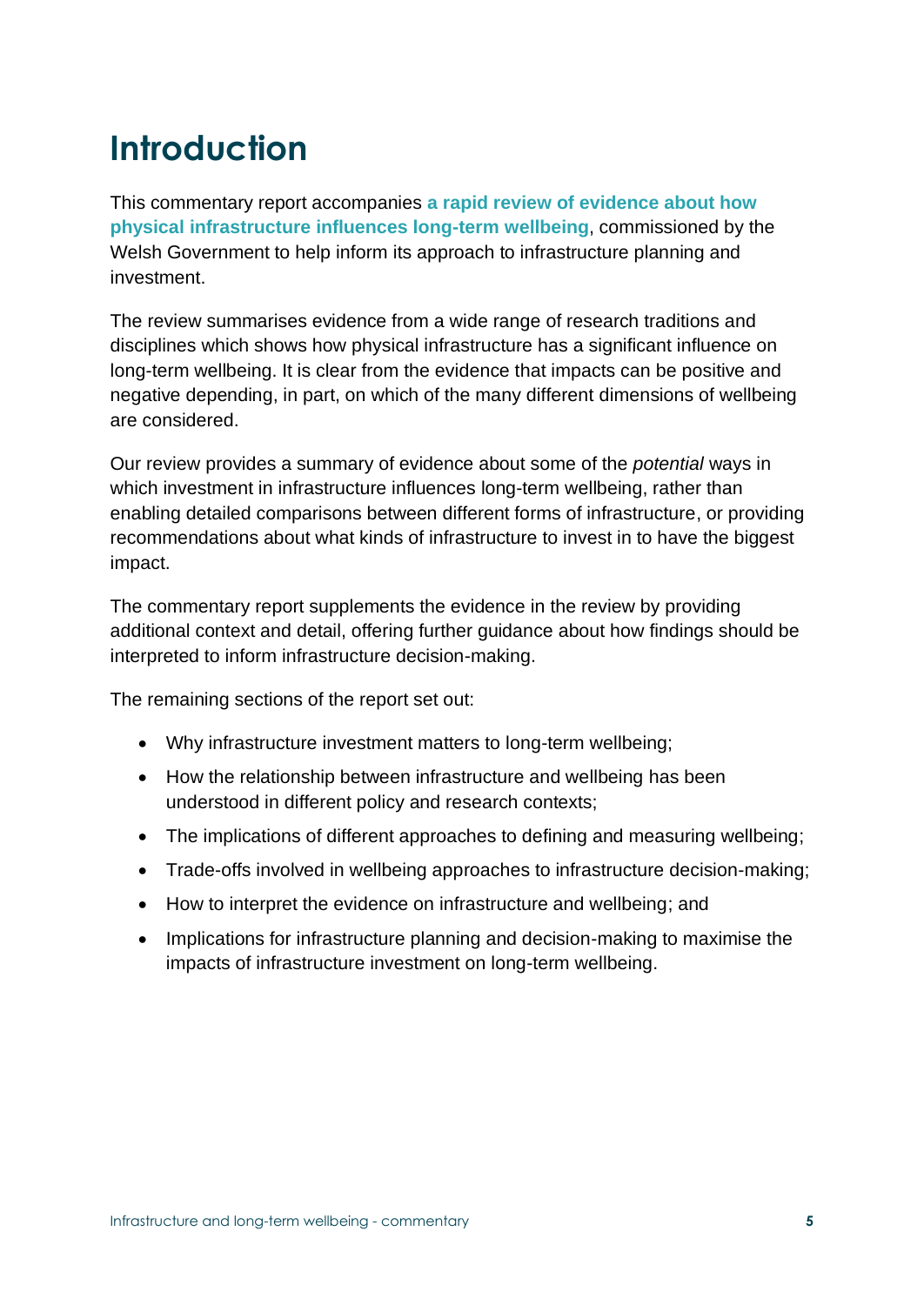### **Why infrastructure matters to long-term wellbeing**

The insight that physical infrastructure has considerable influence on long-term wellbeing is not a surprising one. On one level, interactions between infrastructure and wellbeing are relatively direct and fundamental (Thacker et al, 2019a). Physical infrastructures provide services which are essential to both economic prosperity and wider societal wellbeing, in particular those services and systems which enable global communications and the movement of key resources, such as energy, transport, water, waste, and information and communications technology (ICT) (Hickford et al, 2016).

It matters for wellbeing that people and communities can access the services and outcomes that physical infrastructures make possible: the supply of energy and water to households and businesses; effective management of wastes and wastewater; protection from natural hazards; the connective capabilities provided by ICT and transport systems in linking people to services, places, and each other; and the institutions and services provided by schools, community venues, hospitals, and government buildings. Individuals and communities depend on effective, wellfunctioning infrastructure systems for a wide range of wellbeing outcomes (Thacker et al., 2021). On the flipside, poorly planned and delivered infrastructure can have disastrous impacts on people and the environment, accelerating environmental degradation and carbon emissions, and deepening socioeconomic vulnerabilities (UNEP, 2021).

Moreover, infrastructure is critical not only to immediate wellbeing, but also to the wellbeing of future generations. The long-term nature of public infrastructure investments, such as energy, transport, and housing, means that their role in delivering wellbeing outcomes will play out over generational rather than electoral timescales. The consequence of this for infrastructure planning is that:

#### **'…investments made in the current electoral cycle will determine emissions, air quality, health, resource efficiency and resilience to climate and transition risks for decades to come'.** (Agarwala and Msulwa, 2021)

The longevity of large-scale physical infrastructure creates both opportunities and risks for promoting long-term wellbeing; the long lifespan of infrastructure assets and their even longer environmental footprint means that both positive and negative impacts are locked in. This is particularly urgent in respect of climate mitigation. The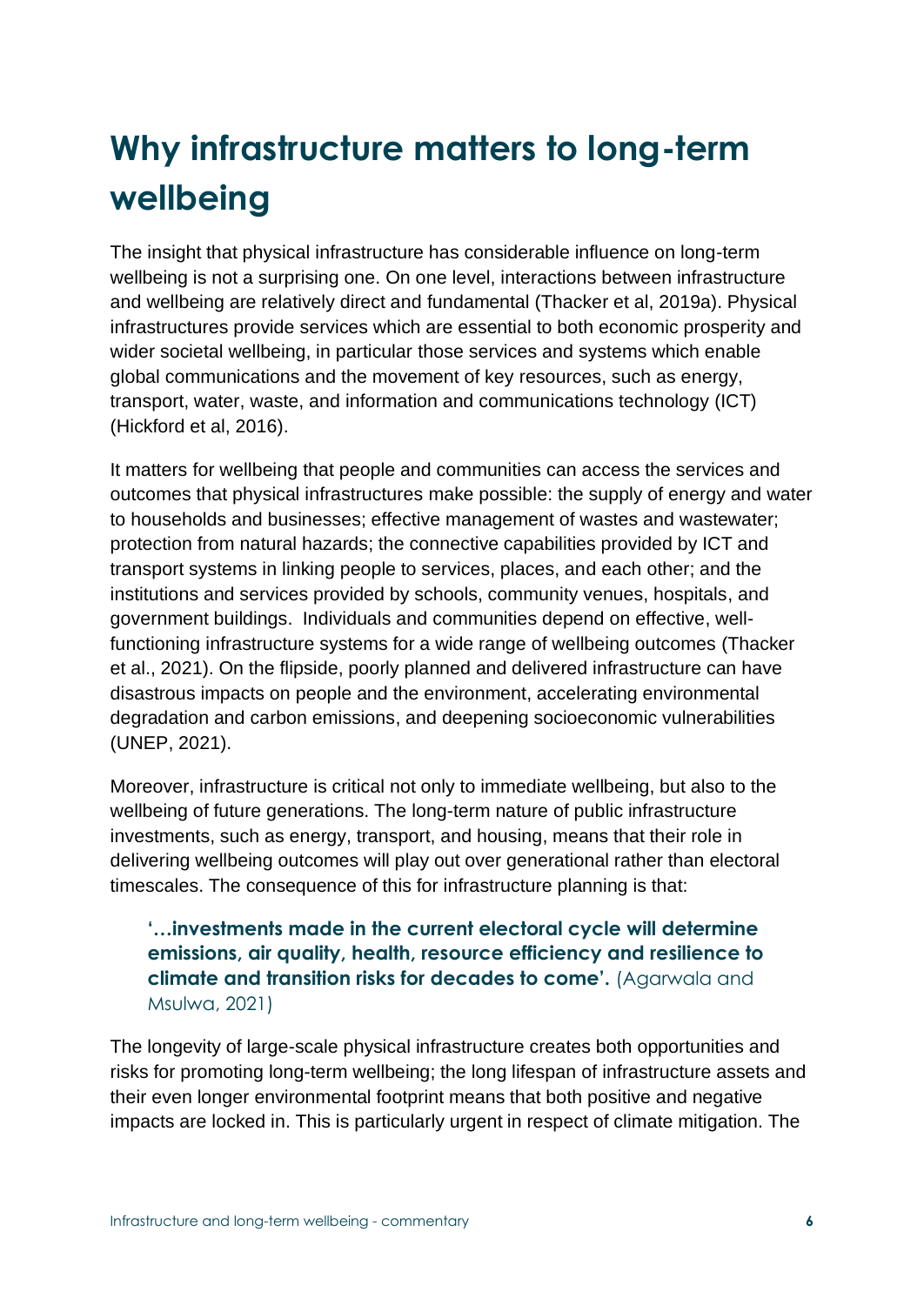construction and operation of grey infrastructure (including buildings, transportation, and power generation) currently account for approximately 70% of global greenhouse gas emissions (Saha, 2018). The scale of investment expected in the coming decades to meet rising demand for infrastructure services, combined with the short remaining window of opportunity before unsustainable investments cause irreversible damage to the planet, mean that the consequences of infrastructure decisions made now will define our collective future (UNEP, 2021).

### **Understanding the relationship between infrastructure and long-term wellbeing**

Despite the defining role which infrastructure plays in influencing long-term wellbeing, investment decisions have often failed to fully address, or sometimes even consider, wellbeing impacts. Historically, they have centred on a narrower economic perspective, privileging cost-benefit analysis (CBA) approaches which seek to monetise inputs and outputs, but are unlikely to accurately represent the range of outcomes valued, or desired by infrastructure users (Adshead et al, 2019).

Studies of infrastructure decision-making highlight that measurement and assessment of the wellbeing implications is still extremely limited in practice, despite increasing efforts within research and policy circles to understand interactions between infrastructure and wellbeing (Lucas et al, 2021). And where wellbeing impacts are considered, they are generally afforded lesser importance than economic impacts within the appraisal process (Mottee et al, 2020).

In this respect, infrastructure decision-making has failed to keep pace with a dramatic rise in interest in wellbeing as a policy goal (Wallace, 2019). In Wales and elsewhere, the 'wellbeing approach' to policymaking has sought to go 'beyond GDP', and establish collective wellbeing as a core objective of public policy. This places greater focus on measures that can capture broader aspects of people's living conditions, and the quality of their lives (Exton and Shinwell, 2018).

As the concept of wellbeing as a central aim of public policy has gained prominence internationally, there has also been increased interest in applying a wellbeing lens to prioritising, and appraising, interventions across a range of policy domains. This is reflected in a growing academic literature on the links between policy interventions and wellbeing, including interactions between infrastructure investment and wellbeing specifically. However, understanding the relationship between infrastructure and wellbeing is not a straightforward undertaking, partly because 'wellbeing' itself is a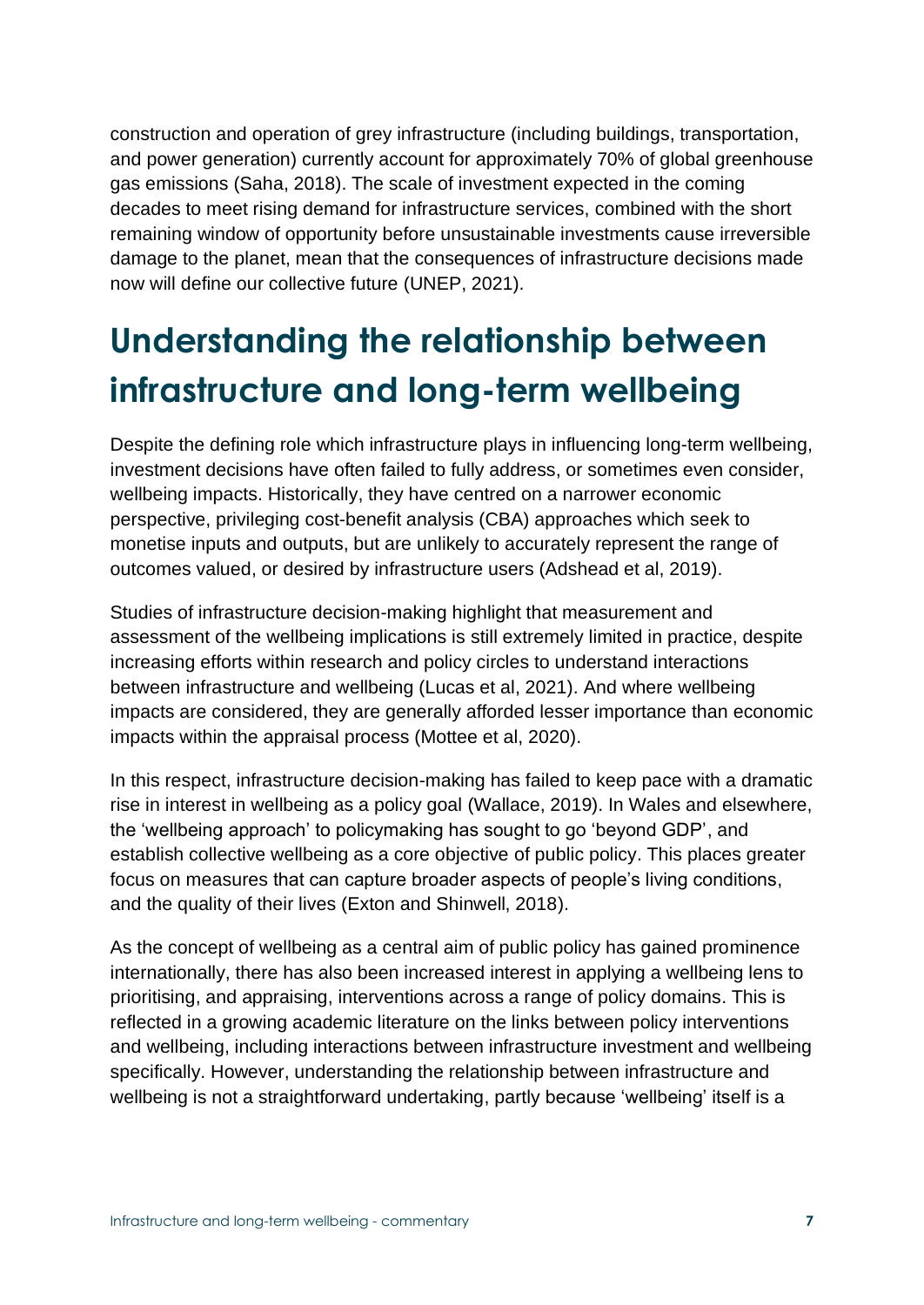complex term which is defined and measured in different ways across, and within, various research, policy, and practice contexts.

#### **Approaches to defining wellbeing**

One approach which is gaining momentum in policy circles is to use subjective wellbeing data to measure the wellbeing effects of policy interventions. This has the advantage of enabling comparisons of effect sizes, by focusing on a single unit of measurement, such as life satisfaction, an approach which is also supported by an increased availability of high-quality survey data and the development of new methods for using subjective wellbeing evidence in policy appraisal (see e.g., HM Treasury, UK Government, 2021). However, our searches of the literature identified relatively few studies using data on subjective wellbeing to understand the wellbeing effects of infrastructure interventions specifically, though there is a more substantial literature on environmental influences, which are tangential to infrastructure, such as air pollution (e.g. Li & Managi, 2021).

The relatively few such studies that do exist suggest that the evidence is mostly correlational rather than causal. This is partly because it is rare for infrastructure interventions to coincide with the necessary experimental conditions for establishing cause and effect (Thacker et al, 2019), though a lack of understanding of how subjective wellbeing interacts with its covariates has been raised as a limitation with subjective wellbeing approaches more widely (Fabian et al, 2021). An additional limitation of studies using wellbeing data to understand the impacts of infrastructure interventions is that effect sizes tend to be relatively small. However, in the case of infrastructure interventions, relatively small effects also tend to be cumulative because infrastructure projects are usually public works affecting large numbers of people over long periods of time (Fritjers & Krekel, 2021).

A focus on subjective wellbeing may also have limited relevance to policy audiences favouring a multi-dimensional concept of wellbeing, as is the case in Wales, where the governing framework is the Well-Being of Future Generations Act (2015), which establishes collective, long-term wellbeing as the central goal of Welsh policymaking, defining this in terms of social, economic, environmental, and cultural dimensions across a long-term generational timeframe. In other words, data on subjective wellbeing may not fully capture the multi-dimensional and long-term wellbeing impacts prioritised in the Welsh policy context.

Using a multi-dimensional definition of wellbeing has the advantage of bringing into view a much more substantial evidence base on the influence of infrastructure on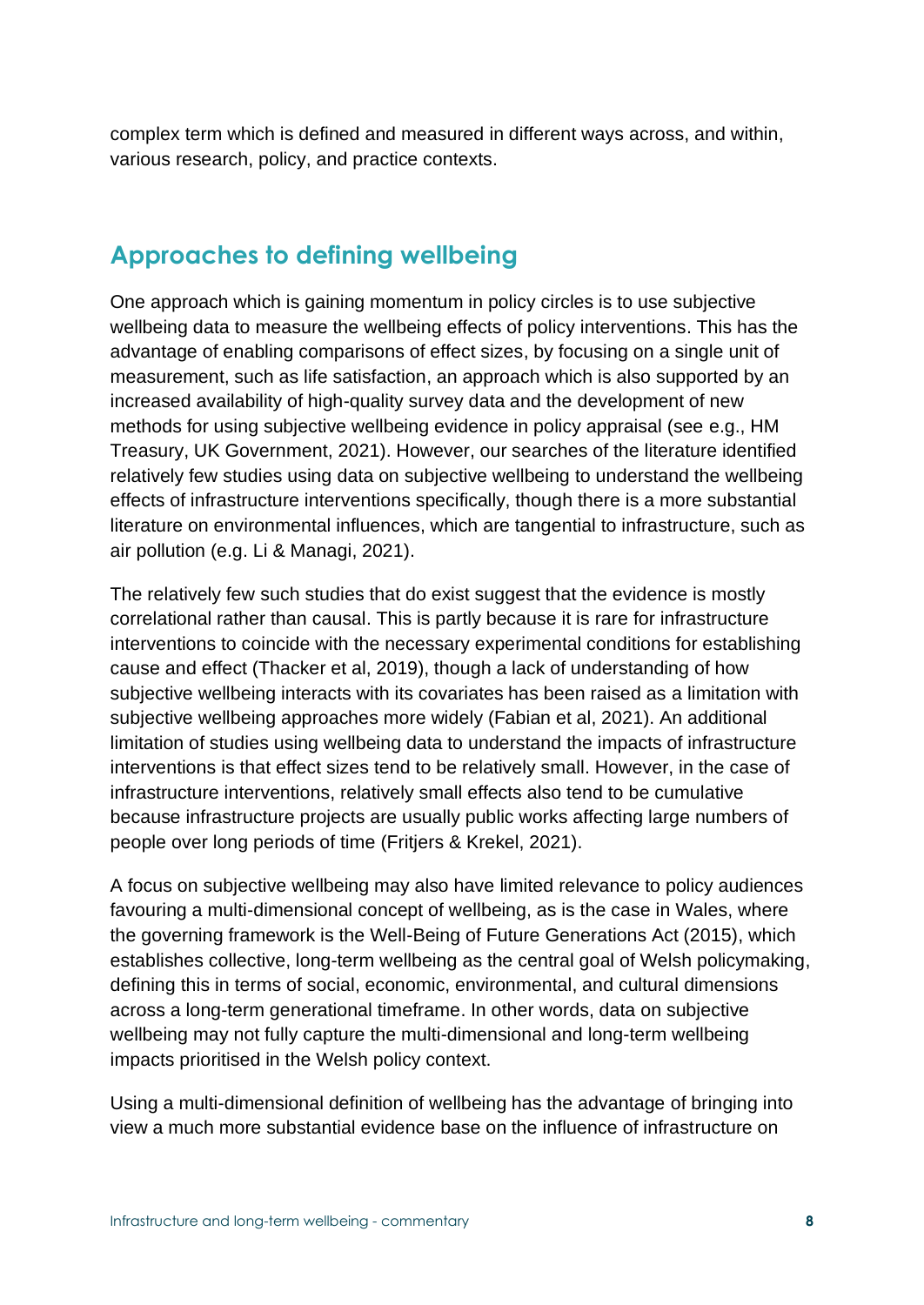wellbeing. For example, 'a healthier Wales', one of the seven long-term 'wellbeing goals' in the Act, establishes the relevance to decision-makers of the very large number of studies that focus on the health impacts of transport interventions; 'a more equal Wales' points to the significance of a similarly substantial literature on energy justice.

The disadvantage of this approach is that it makes it very difficult, if not impossible, to make comparisons across studies, draw conclusions about the relative effect sizes of policy decisions, or synthesise evidence which is likely to have been generated using a diverse array of models and methodologies, data types, and sources of data, according to a wide range of theoretical and methodological assumptions (Thacker et al, 2019). Even where there are standardised metrics for multi-dimensional wellbeing approaches, identifying and mapping the relationships between these is extremely challenging (Exton and Shinwell, 2018). When it comes to policy appraisal, a multidimensional approach to wellbeing raises the challenge that the wellbeing impacts of any given policy can therefore take on many forms, some of which are difficult to estimate with any precision (Geurs et al, 2009).

#### **Navigating wellbeing trade-offs**

A multi-dimensional wellbeing approach also raises the (essentially political) problem of how to decide which forms of wellbeing impact should be prioritised in policy decision-making. Perceptions of the relative importance of different forms of wellbeing impact may vary widely, something which becomes problematic where there are conflicting effects (i.e., where for a given policy intervention there are both positive and negative effects across the different dimensions of wellbeing). For example, low emissions standards or charges may disproportionately impact poorer households with less efficient vehicles; at the same time, associated reductions in air pollution may have health benefits for children in densely populated urban areas.

This means that policy decision-makers may in practice be faced with navigating trade-offs between their different wellbeing objectives. It should be noted in the Welsh context that guidance from the Future Generations Commissioner advises policy-makers to focus their efforts on identifying 'decisions which would have positive outcomes across all wellbeing dimensions, accepting that the benefits might be very different and small [for some dimensions] while others would be significant' – essentially rejecting any options that entail benefits to one dimension at the expense of costs to another (Future Generations Commissioner in Fritjers & Krekel, 2021). This would also need to account for the ways in which wellbeing effects may be distributed differently across the population (and again, benefits for one group may come at the expense of costs for another). Another solution is that careful policy design to account for distributional impacts may also have the potential to make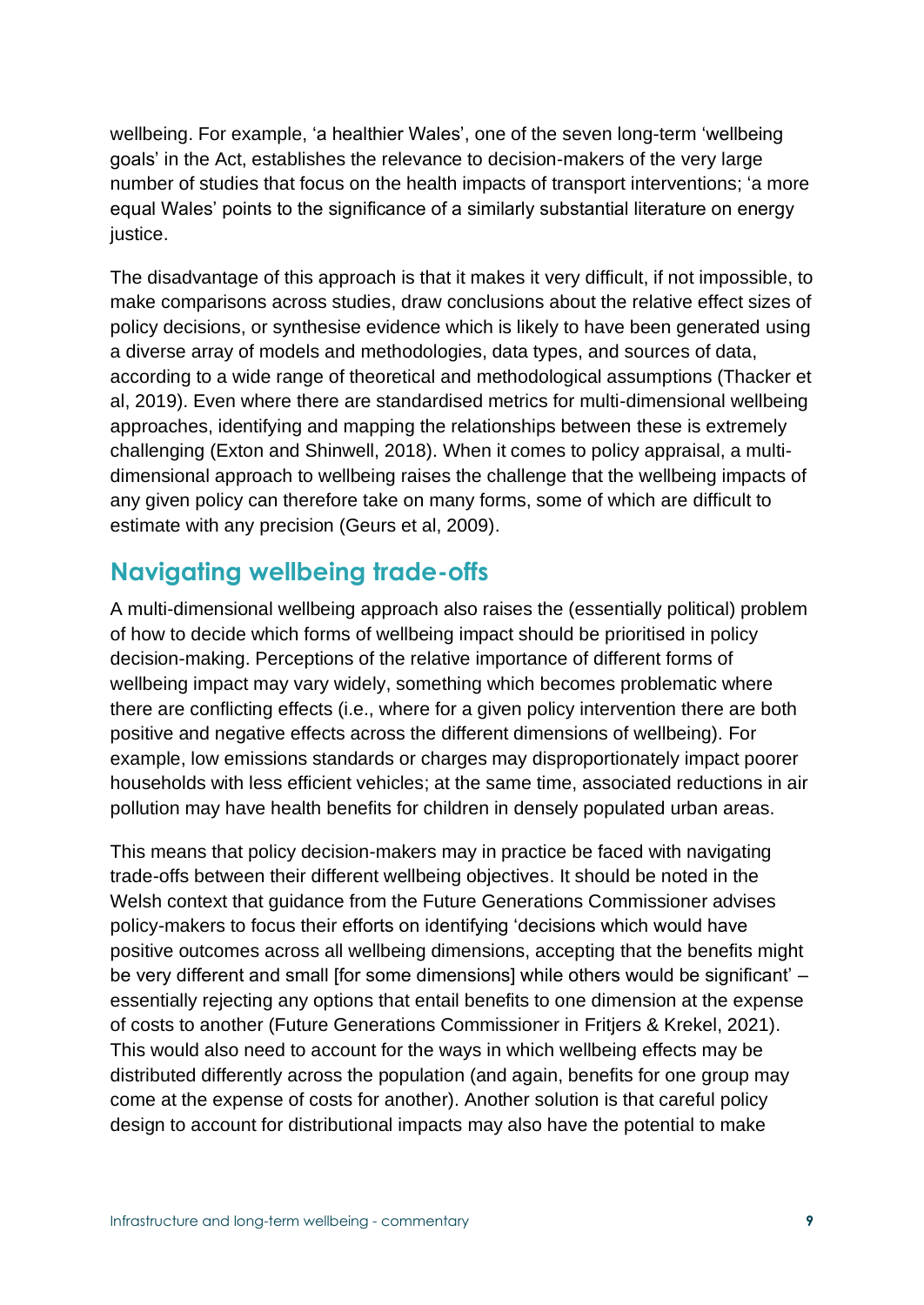outcomes 'win-win', through compensation, exemption, re-skilling, and other measures.

A further trade-off dilemma is particularly significant to Welsh policymaking, and applies to both multi-dimensional and subjective wellbeing approaches. This surfaces where there are conflicting effects across a long-term timeframe, i.e., where an intervention has immediate or shorter-term wellbeing benefits but negative long-term effects. Such trade-offs loom particularly large when it comes to the climate impacts of long-lived infrastructure assets., for example where an infrastructure intervention with benefits for jobs and prosperity (and therefore for subjective wellbeing) in the immediate term may be incompatible with the need for deep cuts in greenhouse gas emissions in order to ensure a viable global future (see e.g. Schwanen, 2021).

A recent study provides some empirical insight into this trade-off dilemma by comparing data on countries' progress towards achieving the UN Sustainable Development Goals (SDGs) with international subjective wellbeing data, finding a positive correlation between most SDGS and wellbeing, apart from SDG12 (responsible production and consumption), and SDG13 (climate action) which are negatively correlated with wellbeing (De Neve and Sachs, 2020). This highlights how countries which perform better against SDG12 and SDG13 tend to have lower subjective wellbeing.

In the case of SDG13 (climate action), this negative correlation becomes an insignificant one when accounting for countries' levels of economic development, suggesting that for countries that perform poorly against SDG13, higher levels of economic development drive both higher greenhouse gas emissions, and higher subjective wellbeing. However, the presence of outlier countries, with both higher subjective wellbeing and stronger relative performance against SDG12 and SDG13, also suggests that the relationship is not an inevitable one, and that policy options are available to simultaneously deliver long-term climate mitigation, and shorter-term wellbeing benefits, including economic prosperity.

As De Neve and Sachs (2020) argue, the negative correlation between subjective wellbeing and progress on climate action reflects the reliance of our current economic systems on ever-increasing, emissions-intensive consumption, and production to provide employment and support livelihoods. However, the argument is also increasingly being made for both the viability and necessity of climatecompatible economic development in the context of wider shifts in the global economy. From this perspective, investments in fossil-fuel intensive infrastructure are also short-sighted in an economic sense, as infrastructure investments that were previously assets become expensive liabilities in the transition to a low-carbon, resource efficient global economy (Zenghelis, 2021).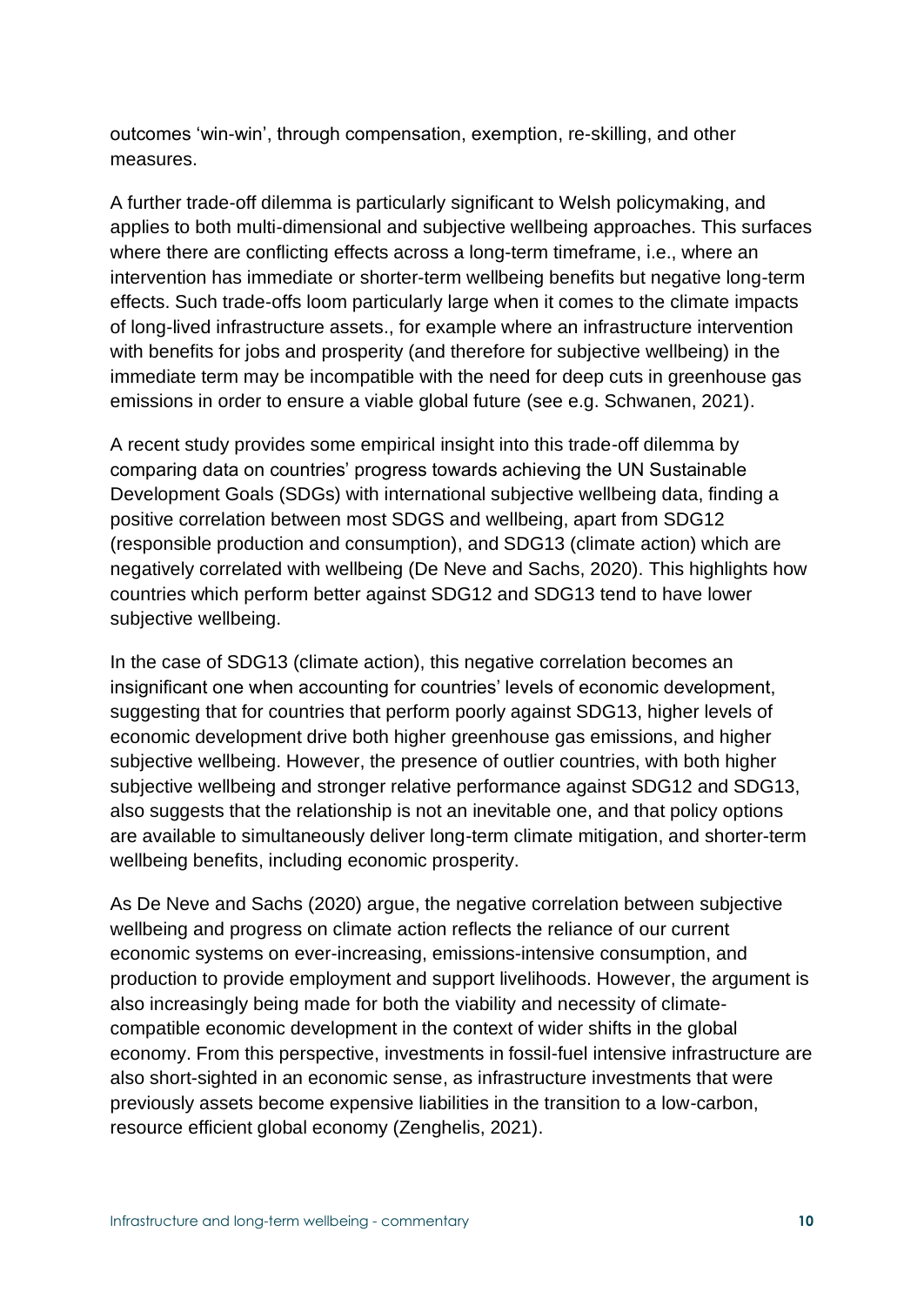By the same token, there is growing evidence that investments in sustainable assets, such as clean energy infrastructure, already demonstrate improved economic returns compared to fossil fuel investments, a case which has been further strengthened by the falling costs of key technologies over the last decade (Stern et al, 2020). Other climate-compatible infrastructure investments for which there is increasingly strong evidence for economic benefits include insulation retrofits, active travel infrastructure, installing broadband networks, planting trees, and restoring wetlands (Stern et al, 2020).

#### **Interpreting the evidence on infrastructure and wellbeing**

For our rapid review of evidence, we were asked by the Welsh Government to use a multi-dimensional definition of wellbeing, based on **[the ten wellbeing objectives of](https://gov.wales/programme-for-government-2021-to-2026-well-being-statement-html)  [the current Programme for Government](https://gov.wales/programme-for-government-2021-to-2026-well-being-statement-html)**. The multi-dimensional nature of this definition meant that many different bodies of research were relevant to the review, often focusing on different forms of wellbeing impact and using different types of data and methodology. The breadth of this literature meant that we relied largely on existing systematic reviews, both to understand key messages from the literature and for judgements about the quality of the evidence available.

Overall, the evidence shows that infrastructure has considerable influence on longterm wellbeing, interacting with multiple dimensions of wellbeing in multiple ways, both positively and negatively. For the reasons set out above, we advise interpreting the review as a summary of evidence about some *potential* ways in which investment in infrastructure influences long-term wellbeing, rather than enabling detailed comparisons between different forms of infrastructure or providing recommendations about what kinds of infrastructure to invest in to have the biggest impact.

There is broad agreement in the literature that the relationship between infrastructure and wellbeing is highly context-specific and mitigated by multiple factors - including place and population characteristics, current and projected trends in demand for infrastructure services, and the complex and dynamic interdependencies that exist between infrastructure systems and between these systems, and the natural environment (Agarwala and Msulwa, 2021; Clapham, 2021; UNOPS, 2021; UNEP, 2021; Schwanen, 2021). Thus, decisions about what infrastructure investments to prioritise to best promote long-term wellbeing are dependent on a wide range of factors beyond the type of infrastructure under consideration, and beyond what evidence suggests *might be* some of the ways in which that form of infrastructure interacts with different dimensions of wellbeing over a multi-generational timeframe.

Another way of interpreting the rapid review is to view it as identifying some forms of infrastructure which hold *promise* for minimising trade-offs, and maximising synergies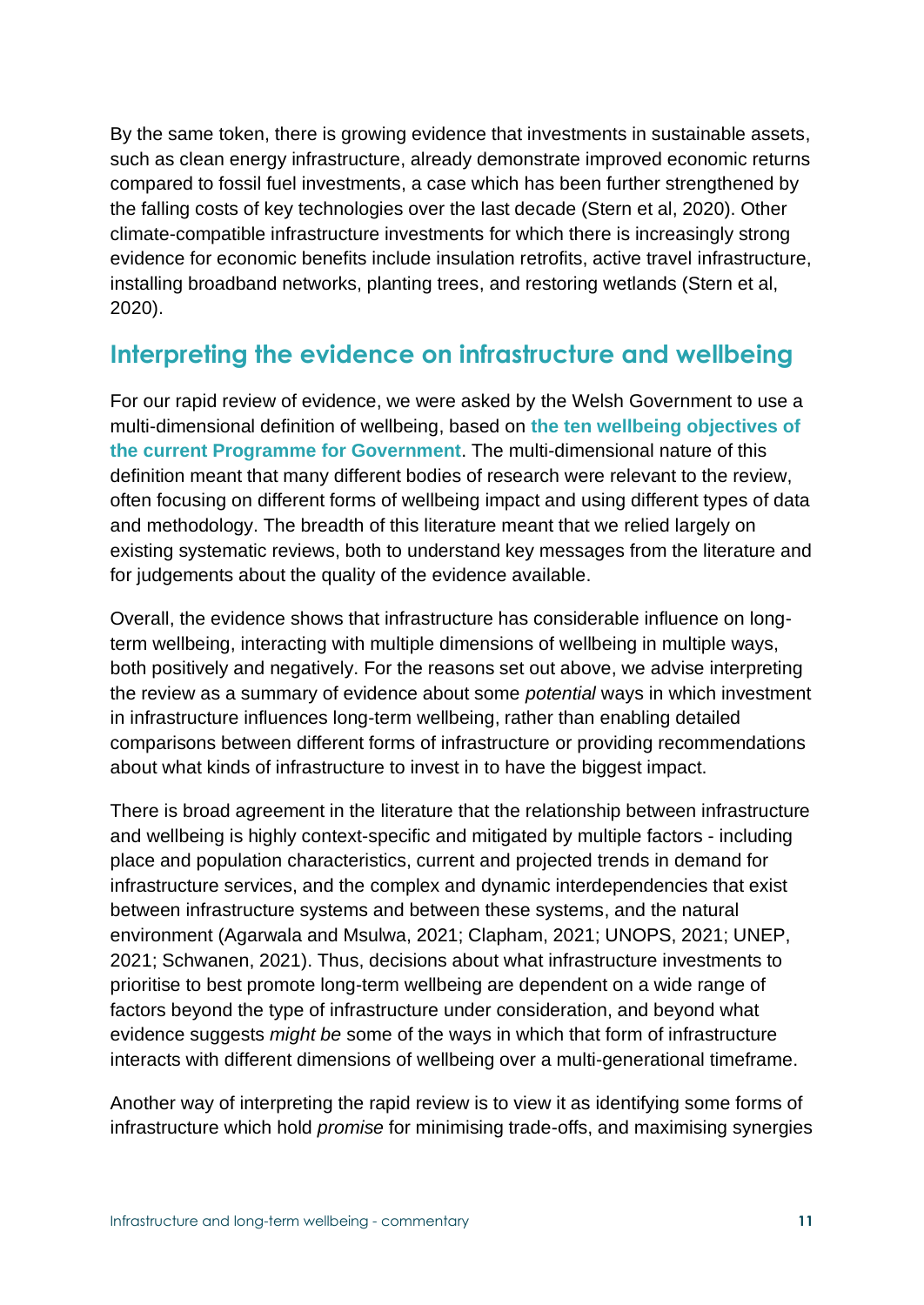across the different dimensions of long-term wellbeing. While trade-offs between costs and benefits across different dimensions of wellbeing are common features of infrastructure projects, particularly large-scale infrastructure (Hall et al., 2017, Zualanga et al., 2021), a small number of types of infrastructure investment were identified by the review as having particular promise for reducing trade-offs, and maximising co-benefits across social, economic, and environmental dimensions of wellbeing (accepting that the extent to which these benefits will be realised is dependent on the contextual factors discussed above). These include:

- nature-based solutions, for example green-blue flood defence infrastructure;
- insulation retrofit of homes and other buildings;
- active travel infrastructure;
- installation of broadband networks; and
- improvements to bus services.

In a briefing written to inform this commentary, Zenghelis (2021) points out that there are wellbeing benefits to regional investments that attract low-carbon, resourceefficient industries, which are well placed to take advantage of growing markets in the future. Building supply networks and knowledge and production clusters for these industries can be regarded as a sensible risk-opportunity based investment, likely to support future prosperity and wellbeing, with far less long-term risk than alternatives which involve locking into high carbon infrastructure and behaviours.

In addition to this there are infrastructure investments which are likely to involve some shorter-term wellbeing trade-offs, but which may play an essential part in meeting climate mitigation targets, particularly the different forms of infrastructure investment associated with decarbonising transport, and energy systems. The problem this presents for policymakers is how to reduce and mitigate these trade-offs to acceptable levels – for example, in the case of equity impacts, this is most often discussed in terms of the need for policies to support a just transition (for a review, see Wang & Lo, 2021).

### **Maximising the potential of infrastructure to promote longterm wellbeing**

While it is possible to draw conclusions from the evidence about which forms of infrastructure investment are likely to hold particular promise for maximising cobenefits and minimising trade-offs across multiple dimensions of wellbeing, studies of infrastructure decision-making also strongly caution against an isolated approach which focuses infrastructure decisions at the level of individual projects (Agarwala and Msulwa, 2021), and fails to account for the interdependencies between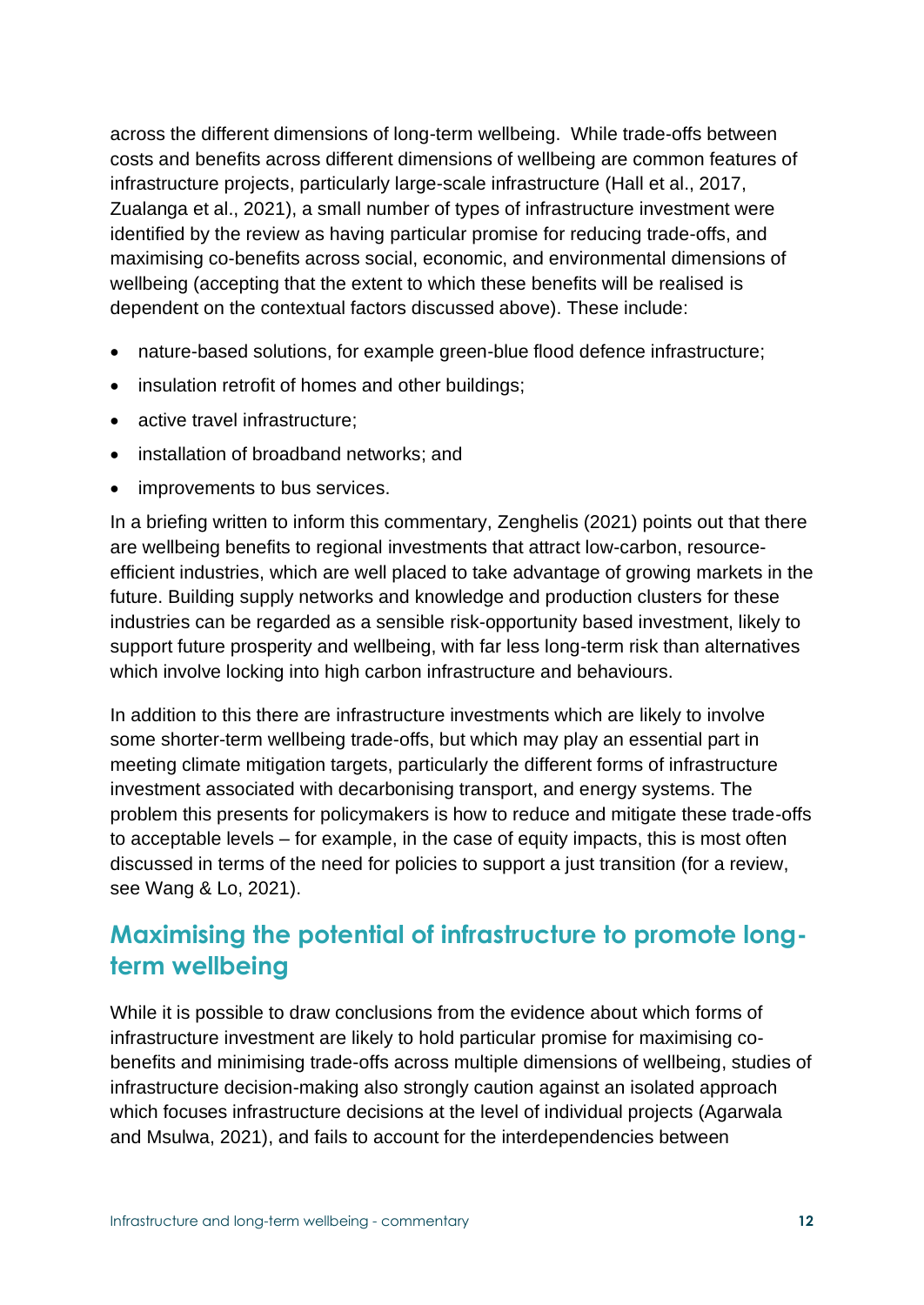infrastructure systems (Hall et al, 2017; UNEP, 2021; Kanmouh et al, 2021). Indeed, studies are consistent in identifying some specific features of infrastructure and infrastructure systems which need to be considered and addressed in infrastructure decision-making, in order to realise the potential of infrastructure investments to promote long-term wellbeing:

- **1 Infrastructure decisions are context-specific.** Making the right choices about infrastructure depends on in-depth knowledge of both the systems that are to be provided, and the context in which they will operate. Context-specific spatial and geographic considerations should be addressed at the planning stage, in order to harness local features, resources and conditions, and minimise negative socioeconomic or environmental impacts (Agarwala and Msuwla, 2021; Clapham, 2021; Schwanen, 2021; UNOPS, 2021; UNEP, 2021)
- **2** *How* **infrastructure is implemented is fundamental to wellbeing outcomes**. In many contexts, a single infrastructure intervention will be insufficient to realise wellbeing benefits, unless combined with other policy interventions and (noncapital) spending. For example, evidence suggests that local economic benefits of infrastructure investment may only fully emerge when accompanied by complementary policies and investments in human capital (Thacker et al, 2019). Similarly, evidence on green-space interventions indicates that these are significantly more effective in delivering wellbeing benefits where changes to the physical environment are accompanied by measures to raise awareness and promote community use (Hunter et al, 2019). Infrastructure experts also highlight the importance to the relationship between infrastructure and wellbeing of involving people and communities in investment decisions that directly affect them, with transparent, inclusive, and participatory decision-making and inclusive and meaningful stakeholder consultation at a local level (Agarwala and Msulwa, 2021; Clapham, 2021; Schwanen, 2021; UNOPS, 2021).
- **3 Infrastructure systems are interconnected.** Many interdependencies exist between different infrastructure systems and sectors, for example where demand for one infrastructure service is highly correlated with demand for another, or when one infrastructure system has the potential to consume a significant proportion of the capacity of another. This highlights the need for an integrated, holistic approach to infrastructure planning and decision-making, as opposed to approaches which focus decision-making at the level of individual projects, failing to account for synergies and interdependencies between infrastructure systems or their cumulative social and environmental impacts. By contrast, viewing infrastructure as a 'system of systems' allows trade-offs and synergies between different projects and sectors to be balanced against one another, enabling more efficient use of infrastructure investment to deliver services and promote long-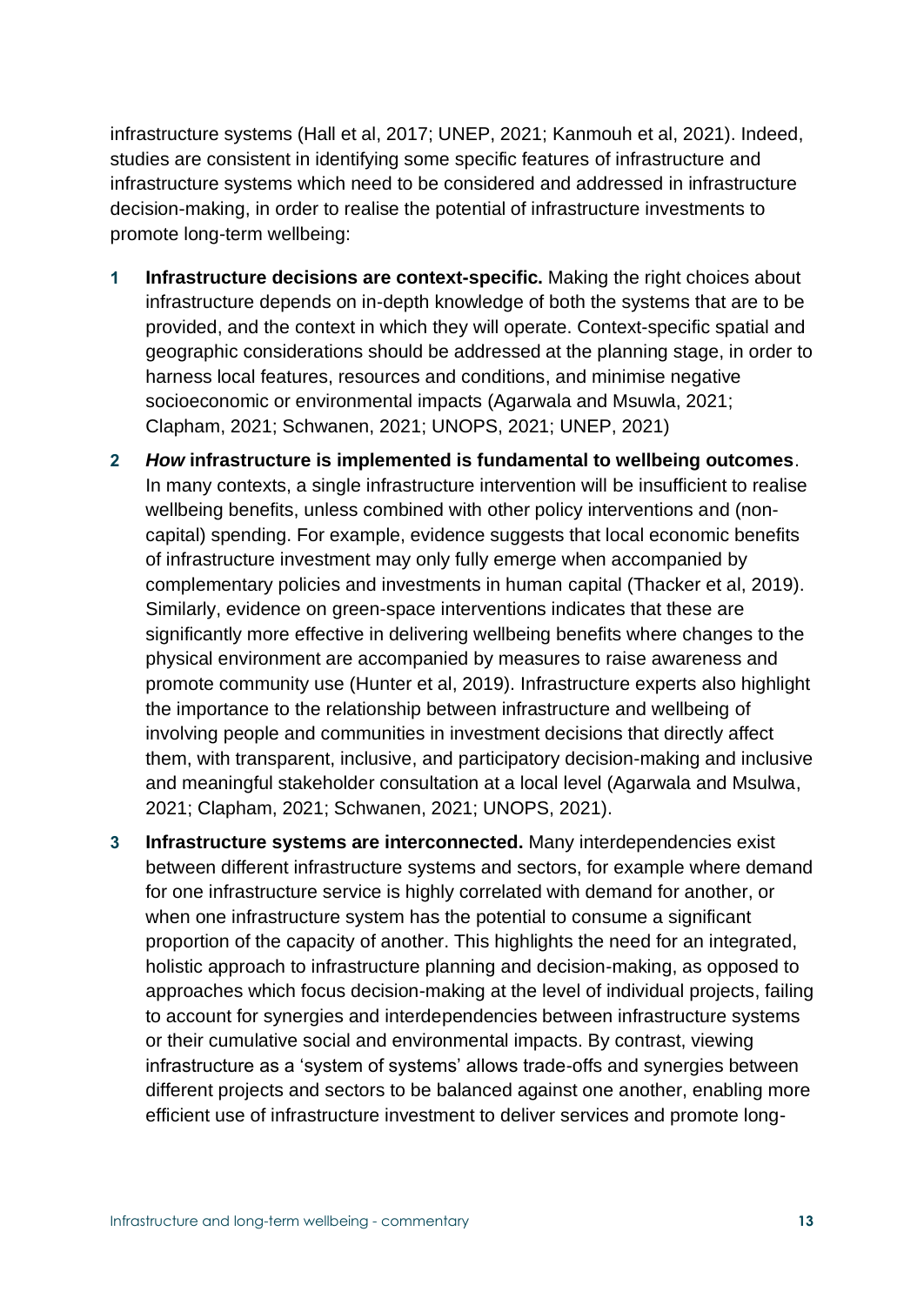term wellbeing. Moreover, failure to account for the interactions between different systems across the lifecycle threatens the long-term viability of these systems, and can have broader social and environmental ramifications (Hall et al, 2017; UNEP, 2021; Kanmouh et al, 2021; UNOPS, 2021; Thacker et al, 2019).

- **4 Infrastructure has a long lifespan.** As previously discussed, the longevity of infrastructure assets introduces high potential for lock-in of both positive and negative impacts (Thacker et al, 2019) and vulnerability to economic dislocation (Coyle et al, 2020). The long lifespan of infrastructure assets also means that infrastructure planning must contend with a wide range of future uncertainties associated with demographic, economic, environmental, political, and technological changes, all of which are likely to have significant effects on the demands and requirements of infrastructure systems (Hifckford et al, 2016). This means that evidence about 'what has worked' previously may have limited relevance in a context where the global conditions for infrastructure services are changing so rapidly (Zenghelis, 2021). On a more practical note, technology that increases the future flexibility of infrastructure assets can help reduce the risks of uncertainty and increase resilience to shocks (UNOPS, 2021). For example, planning for modular capacity growth can promote solutions that are adaptive to uncertain future scenarios (Adshead et al, 2019). Beyond this, there is a need for accurate modelling of future demand and capacity to inform infrastructure planning, with the ability to assess a wide range of future conditions and policy interventions (Blainey & Preston, 2019). Another option is to use iterative infrastructure assessments that are updated and informed in real-time by the most recent data, better enabling decision-makers to plan infrastructure interventions in the context of uncertainty (Adshead et al, 2019).
- **5 The construction of infrastructure is expensive and uses vast amounts of natural resources.** In addition, infrastructure assets contribute to other types of air, ground, and water pollution during construction, operation, and decommissioning and are responsible for a large volume of solid waste. From this perspective, minimising the negative long-term impacts of infrastructure systems means seeking in the first instance to minimise the amount of new infrastructure that is constructed. This can be achieved by using integrated, service-needs-based approaches, informed by detailed and accurate data and modelling about demand and capacity. Planners should prioritise options to reduce demand where possible, invest in nature-based solutions, and upgrade or repurpose existing infrastructure before considering the construction of new infrastructure assets (UNOPS, 2021).

To maximise the potential of infrastructure investments to promote long-term wellbeing, a wide range of different sources of insight need to be obtained and incorporated into infrastructure planning and decision-making. There is broad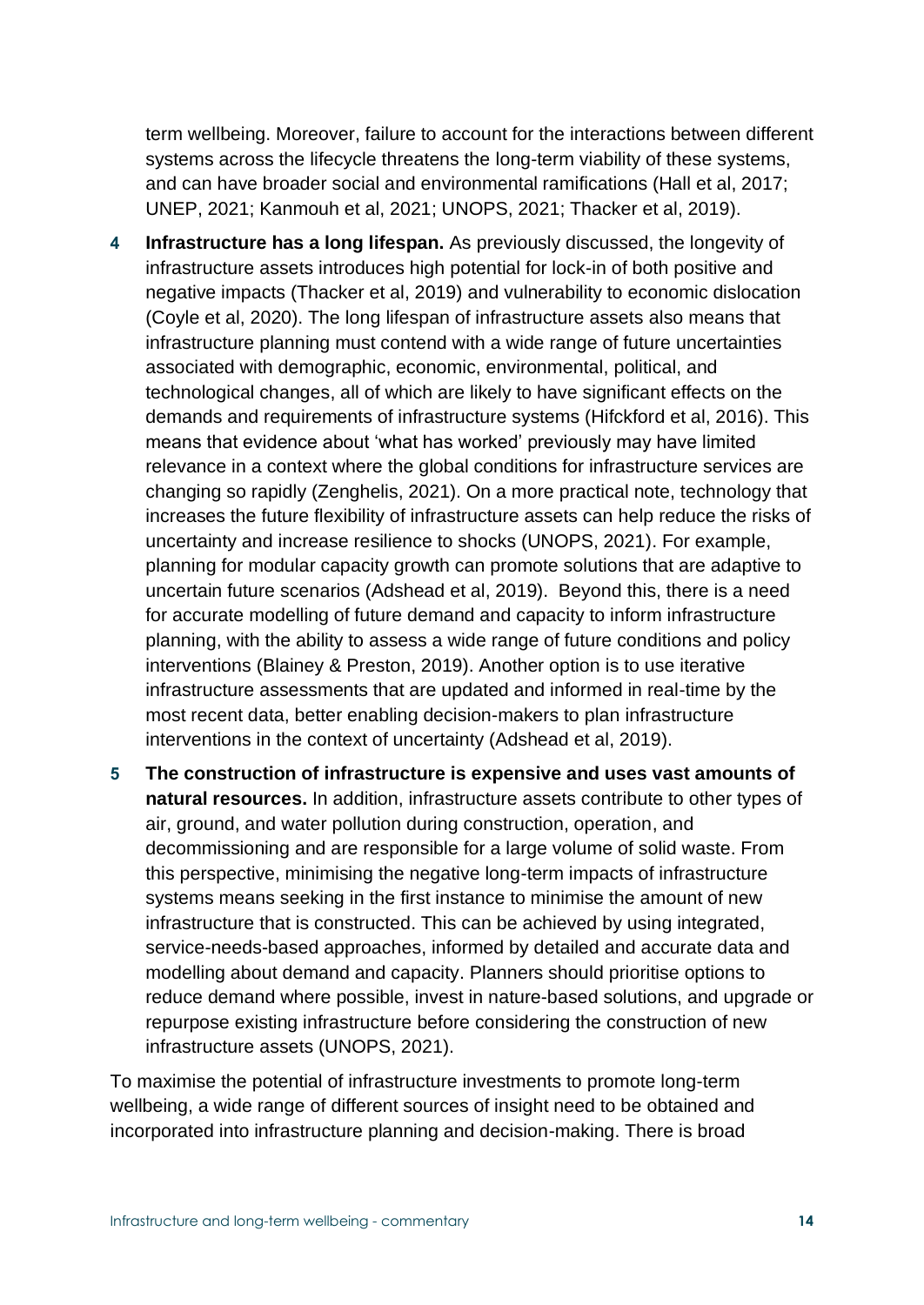agreement that decisions about infrastructure investment should not be taken in isolation at the level of individual projects. Instead, infrastructure decisions should reflect the outcome of an integrated, holistic, and long-term strategy for the sustainable delivery of infrastructure services, based on comprehensive data and forecasting about demand and capacity, including analysis of infrastructure system interdependencies, and regular monitoring of system performance and impacts, combined with detailed knowledge of the contexts in which infrastructure will operate, and consideration of local geographic, spatial, and socioeconomic conditions.

While the task is a complex one, a range of tools, strategies, and guidance are available to decision-makers - including strategic foresight, scenario analysis and computer-based modelling (Thacker et al, 2019; UNOPS, 2021). In the Welsh policy context, there is a need to combine such approaches with a process for understanding the effects of infrastructure interventions on multiple dimensions of wellbeing, across a range of spatial scales and a multi-generational timeframe (for one approach to accounting for multiple forms of wellbeing impact in policy prioritisation, see HM Treasury, UK Government, 2021). The relevance of the evidence included in our rapid review is that it indicates some potential ways in which different forms of infrastructure investment might influence the different dimensions of wellbeing of interest to Welsh policymakers. Given the defining role of infrastructure in long-term social, economic, and environmental wellbeing, understanding both general and local interactions between physical infrastructure and wellbeing is of considerable importance to decision-makers.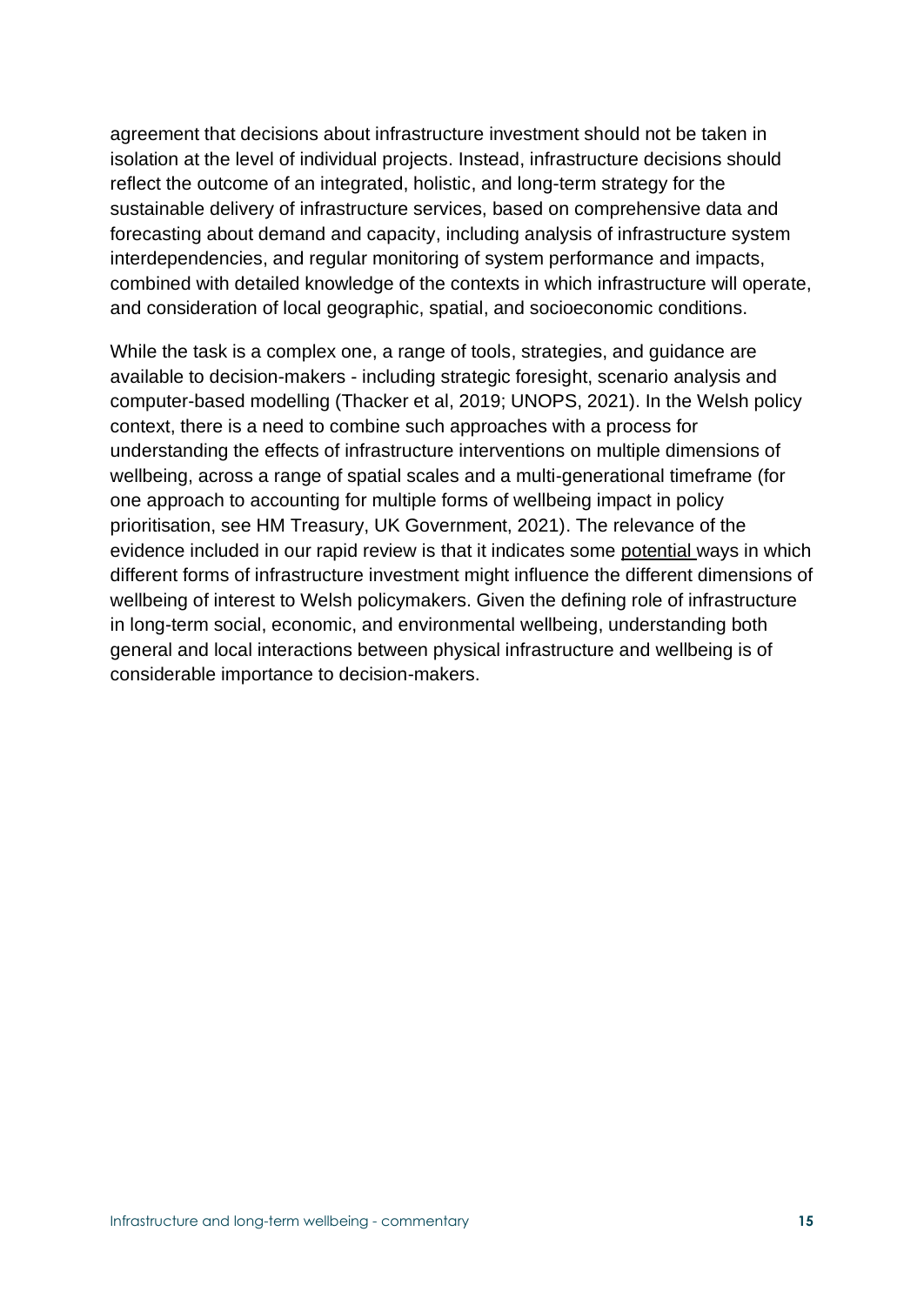## **References**

Adshead, D., Thacker, S., Fuldauer, L. I. & Hall, J. W. (2019). **Delivering on the Sustainable Development Goals through long-term infrastructure planning.** Global Environmental Change, 59.

Agarwala, M. & Msulwa, R. (2021). Infrastructure, Wellbeing, and the Wealth Economy. [Unpublished briefing note]

Alves, A., Vojinovic, Z., Kapelan, Z., Sanchez, A. & Gersonius, B. (2020). **Exploring trade-offs among the multiple benefits of green-blue-grey infrastructure for urban flood mitigation.** Science of the Total Environment, 10, 239-254.

Alves, A., Patino Gomez, J., Vojinovic, Z., Sanchez, A. & Weesakul, S. (2018). **Combining co-benefits and stakeholders' perceptions into green infrastructure selection for flood risk reduction.** Environments*,* 5, 29-51.

Ashley, R.*,* Gersonius, B., Digman, C., Horton, B., Smith, B. & Shaffer, P. (2018). **Including uncertainty in valuing blue and green infrastructure for stormwater management.** Ecosystem Services, 33, 237-246.

Baars, S., Schellings, G., Krishnamurthy, S. & Joore, P. (2021). **A framework for exploration of relationship between the psychosocial and physical learning environment.** Learning Environment Research, 24, 43–69.

Bagnall, A., South, J., Di Martino, S., Southby, K., Pilkington, G., Mitchell, B., Pennington, A. & Corcoran, R. (2018). **A systematic review of interventions to boost social relations through improvements in community infrastructure (places and spaces).** Retrieved from: **[Places-spaces-people-wellbeing-full-report-](https://whatworkswellbeing.org/wp-content/uploads/2020/01/Places-spaces-people-wellbeing-full-report-MAY2018-1_0119755600.pdf)[MAY2018-1\\_0119755600.pdf \(whatworkswellbeing.org\)](https://whatworkswellbeing.org/wp-content/uploads/2020/01/Places-spaces-people-wellbeing-full-report-MAY2018-1_0119755600.pdf)**

Baker, E., Lester, L. H., Bentley, R. & Beer, A. (2016). **Poor housing quality: prevalence and health effects.** Journal of Prevention and Intervention, 44, 219-232.

Barrett, P. (2015). **The impact of classroom design on pupils' learning: Final results of a holistic, multi-level analysis.** Building and Environment, 89, 118-133.

Beer, A., Baker, E., Wood, G. & Raftery, P. (2011). **Housing policy, housing assistance, and the wellbeing dividend: developing an evidence base for post-GFC economies.** Housing Studies, 26, 1171-1192.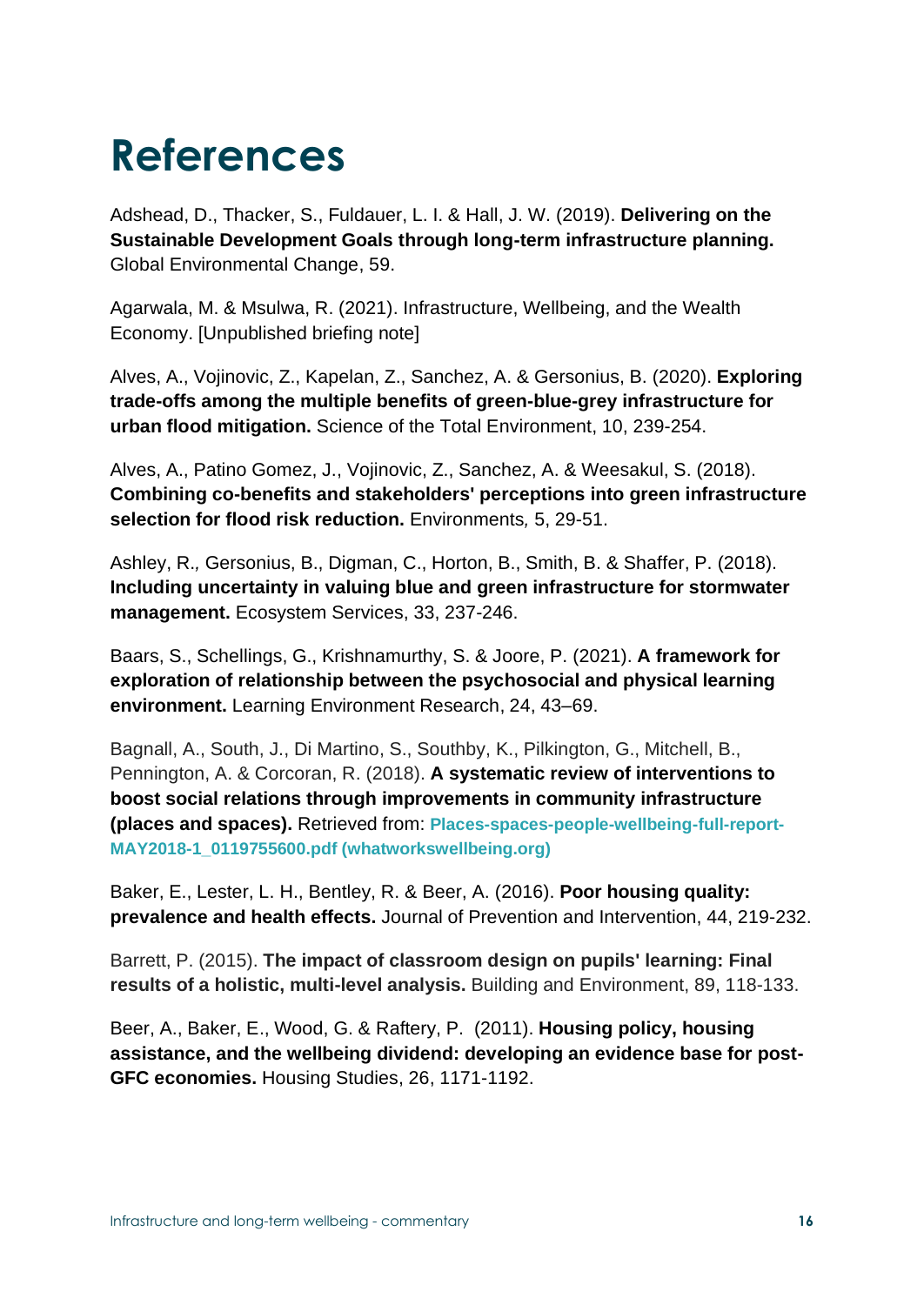Berry, P. M., Brown, S., Chen, M., Kontogianni, A., Rowlands, O., Simpson, G. & Skourtos, M. (2015). **Cross-sectoral interactions of adaptation and mitigation measures.** Climactic Change, 128, 381-393.

Blainey, S. P. & Preston, J. M. (2019). **Predict or prophesy? Issues and trade-offs in modelling long-term infrastructure demand and capacity.** Transport Policy, 74,165-173.

Bowen, K. & Lynch, Y. (2017). **The public health benefits of green infrastructure: The potential of economic framing for enhanced decision-making.** Current Opinion in Environmental Sustainability, 25, 90-95.

Brand, C., Anable, J., Ketsopoulou, I. & Watson, J. (2020). **Road to zero or road to nowhere? Disrupting transport and energy in a zero carbon world.** Energy Policy, 139.

Burgess, G. & Holmes, H. (2021). **New horizons: digital exclusion and the importance of getting online.** Retrieved from:

**[https://www.cchpr.landecon.cam.ac.uk/files/media/new\\_horizons\\_digital\\_exclu](https://www.cchpr.landecon.cam.ac.uk/files/media/new_horizons_digital_exclusion_report_final.pdf)** sion report final.pdf

Calvillo, C.F. & Turner, K. (2020). **Analysing the impacts of large-scale EV rollout in the UK - how can we better inform climate and environmental policy?** Energy Strategy Reviews, 30.

Cairns, J., Warren, J., Garthwaite, K., Greig, G. & Bambra, C. (2015). **Go slow: an umbrella review of the effects of 20 mph zones and limits on health and health inequalities.** Journal of Public Health, 37, 3, 515-520.

Carmona, M. (2019). **Place value: place quality and its impact on health, social, economic, and environmental outcomes.** Journal of Urban Design, 24, 1-48.

Centre for Ageing Better (2020). **Homes, health, and Covid-19.** Retrieved from: **[https://ageing-better.org.uk/sites/default/files/2021-08/Homes-health-and-](https://ageing-better.org.uk/sites/default/files/2021-08/Homes-health-and-COV19-poor-quality-homes.pdf)[COV19-poor-quality-homes.pdf](https://ageing-better.org.uk/sites/default/files/2021-08/Homes-health-and-COV19-poor-quality-homes.pdf)**

Centre for Cities (2020). **Getting moving: where can transport investment level up growth?** Retrieved from: **[https://www.centreforcities.org/wp](https://www.centreforcities.org/wp-content/uploads/2020/03/Getting-moving-transport-infrastructure-in-cities-2020.pdf)[content/uploads/2020/03/Getting-moving-transport-infrastructure-in-cities-](https://www.centreforcities.org/wp-content/uploads/2020/03/Getting-moving-transport-infrastructure-in-cities-2020.pdf)[2020.pdf](https://www.centreforcities.org/wp-content/uploads/2020/03/Getting-moving-transport-infrastructure-in-cities-2020.pdf)**

Chambers, D., Cantrell, A., Preston, L., Peasgood, T., Paisley, S. & Clowes, M. (2018). **Housing for vulnerable people: systematic review of the evidence on**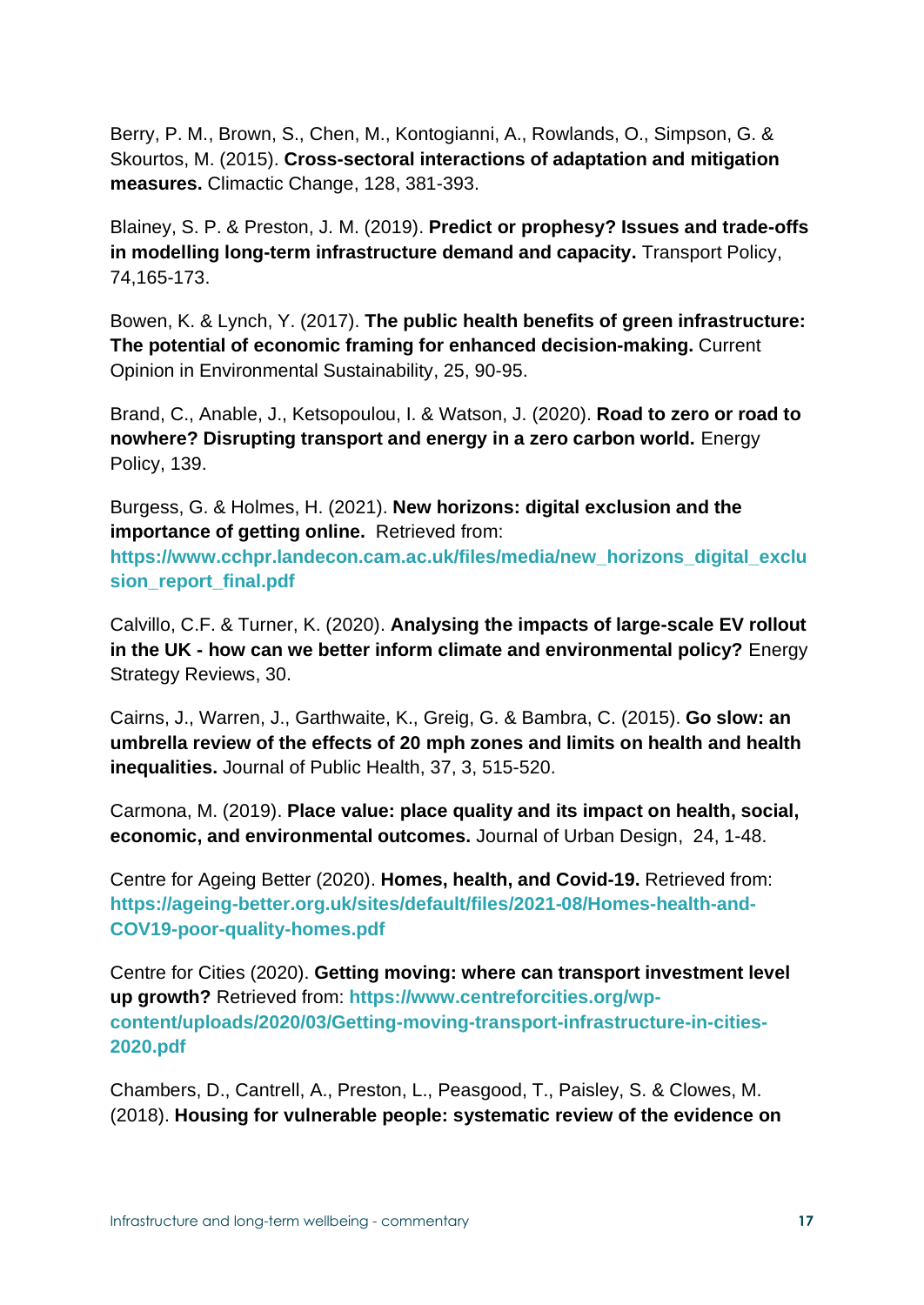**housing interventions for 'housing vulnerable' adults and its relationship to wellbeing.** Retrieved from: **[https://eprints.whiterose.ac.uk/131241/1/Housing](https://eprints.whiterose.ac.uk/131241/1/Housing-evidence-review-may-2018.pdf)[evidence-review-may-2018.pdf](https://eprints.whiterose.ac.uk/131241/1/Housing-evidence-review-may-2018.pdf)**

Chatterjee, K., Clark, B., Nguyen, A., Wishart, R., Gallop, K., Smith, N. & Tipping, S. (2019). **Access to transport and life opportunities.** Retrieved from: **[https://assets.publishing.service.gov.uk/government/uploads/system/uploads/](https://assets.publishing.service.gov.uk/government/uploads/system/uploads/attachment_data/file/831766/access_to_transport_report.pdf) [attachment\\_data/file/831766/access\\_to\\_transport\\_report.pdf](https://assets.publishing.service.gov.uk/government/uploads/system/uploads/attachment_data/file/831766/access_to_transport_report.pdf)**

Choi, C., Berry, P. & Smith, A. (2021). **The climate benefits, co-benefits, and trade-offs of green infrastructure: a systematic literature review**. Journal of Environmental Management, 291.

Clapham, D. (2021). **The impact of housing investment on wellbeing**. [Unpublished briefing note]

Clapham, D., Foye, C. & Christian, J*.* (2018). **The concept of subjective well-being in housing studies.** Housing, Theory and Society, 261-80.

Cooper, E*.*, Gates, S., Grollman, C., Mayer, M., Davis, B., Bankiewicz, U., & Khambhaita, P. (2019). **Transport, health, and wellbeing: an evidence review for the Department of Transport.** Retrieved from:

**[https://assets.publishing.service.gov.uk/government/uploads/system/uploads/](https://assets.publishing.service.gov.uk/government/uploads/system/uploads/attachment_data/file/847884/Transport__health_and_wellbeing.pdf) [attachment\\_data/file/847884/Transport\\_\\_health\\_and\\_wellbeing.pdf](https://assets.publishing.service.gov.uk/government/uploads/system/uploads/attachment_data/file/847884/Transport__health_and_wellbeing.pdf)**

Cowell, R., Ellis, R., Sherry-Brennan, F., Strachan, P. A. & Toke, D. (2017). **Subnational government and pathways to sustainable energy.** Environment and Planning C, 35, 1139-1155.

Coyle, D., Zenghelis, D., Agarwala, M., Felici, M., Lu, S. & Wdowin, J. (2020). **Valuing wealth, building prosperity: Wealth Economy project on natural and social capital first year report to Letter One.** Retrieved from: **[https://www.bennettinstitute.cam.ac.uk/media/uploads/files/WER\\_layout\\_March](https://www.bennettinstitute.cam.ac.uk/media/uploads/files/WER_layout_March_2020_ONLINE_FINAL_Pdf_1.pdf) [\\_2020\\_ONLINE\\_FINAL\\_Pdf\\_1.pdf](https://www.bennettinstitute.cam.ac.uk/media/uploads/files/WER_layout_March_2020_ONLINE_FINAL_Pdf_1.pdf)**

DCMS (2018). **Evaluation of the economic impact and public value of the Superfast Broadband Programme: final report.** Retrieved from: **[https://assets.publishing.service.gov.uk/government/uploads/system/uploads/](https://assets.publishing.service.gov.uk/government/uploads/system/uploads/attachment_data/file/734855/Superfast_Integrated_Report.pdf) [attachment\\_data/file/734855/Superfast\\_Integrated\\_Report.pdf](https://assets.publishing.service.gov.uk/government/uploads/system/uploads/attachment_data/file/734855/Superfast_Integrated_Report.pdf)**

De Neve, J. & Sachs, J. D. (2020). **The SDGs and human well-being: a global analysis of synergies, trade-offs, and regional differences.** Nature Research Scientific Reports, 10.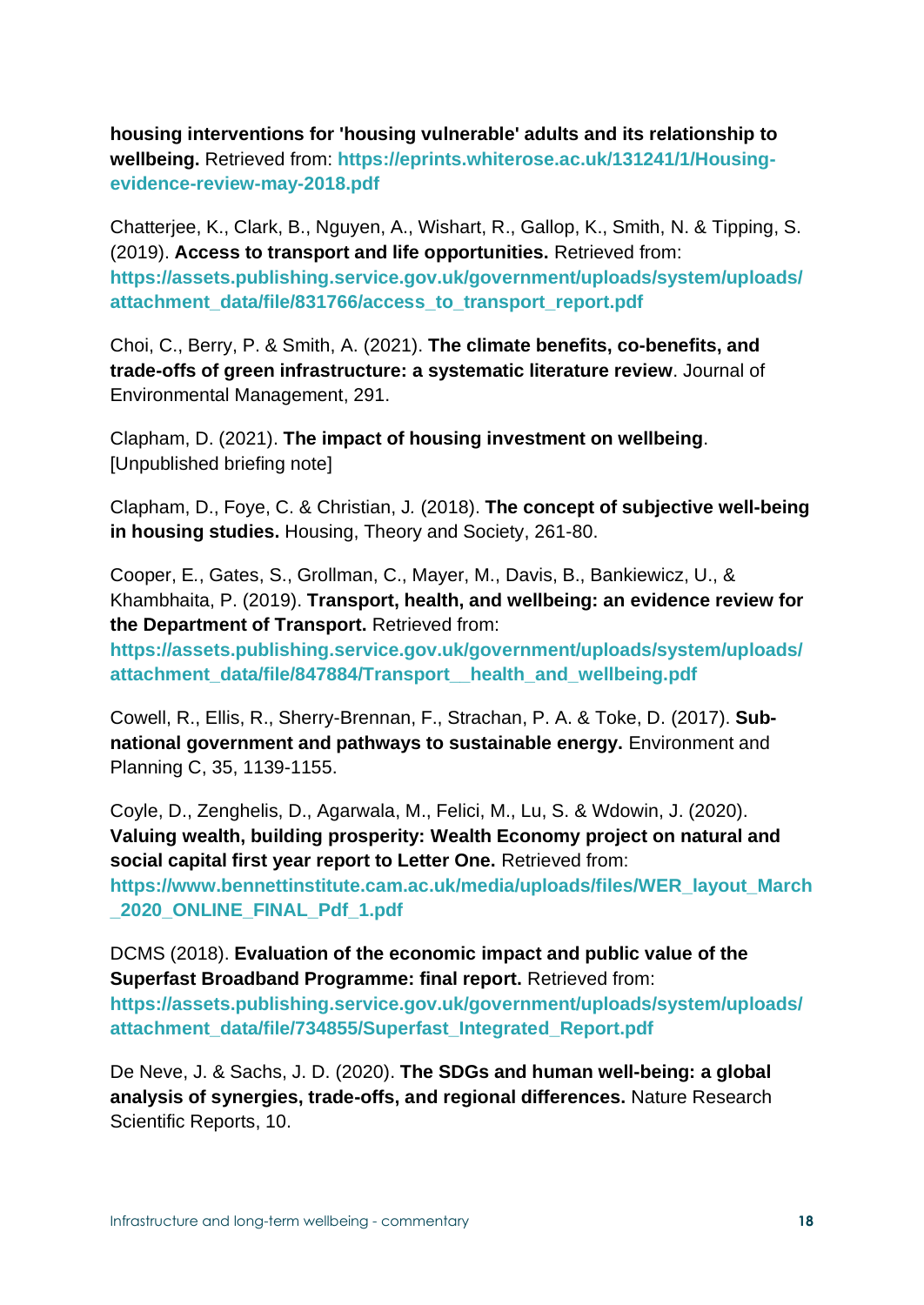Department for Transport (2015). **Transport accessibility: rapid evidence review.** Retrieved from:

**[https://assets.publishing.service.gov.uk/government/uploads/system/uploads/](https://assets.publishing.service.gov.uk/government/uploads/system/uploads/attachment_data/file/939955/rapid-evidence-review.pdf) [attachment\\_data/file/939955/rapid-evidence-review.pdf](https://assets.publishing.service.gov.uk/government/uploads/system/uploads/attachment_data/file/939955/rapid-evidence-review.pdf)**

Department for Transport (2021). **Switching to sustainable transport: a rapid evidence assessment.** Retrieved from:

**[https://www.gov.uk/government/publications/switching-to-sustainable](https://www.gov.uk/government/publications/switching-to-sustainable-transport-a-rapid-evidence-assessment)[transport-a-rapid-evidence-assessment](https://www.gov.uk/government/publications/switching-to-sustainable-transport-a-rapid-evidence-assessment)**

Education Endowment Foundation (2021). **Education evidence: early years toolkit.** Retrieved from:

**[https://educationendowmentfoundation.org.uk/education-evidence/early-years](https://educationendowmentfoundation.org.uk/education-evidence/early-years-toolkit)[toolkit](https://educationendowmentfoundation.org.uk/education-evidence/early-years-toolkit)**

Elvik, R. (2017). **Road safety effects of roundabouts: a meta-analysis.** Accident Analysis and Prevention, 364-371.

Evans, G.*,* Yoo, M. J. & Sipple, J. (2010) .**The ecological context of student achievement.** Journal of Environmental Psychology, 30, 239-244.

Extin, C. & Shinwell, M. (2018). **Policy use of wellbeing metrics: describing countries' experiences.** Retrieved from: **[https://www.oecd](https://www.oecd-ilibrary.org/economics/policy-use-of-well-being-metrics_d98eb8ed-en)[ilibrary.org/economics/policy-use-of-well-being-metrics\\_d98eb8ed-en](https://www.oecd-ilibrary.org/economics/policy-use-of-well-being-metrics_d98eb8ed-en)**

Fabian, M., Agarwala, M., Alexandrova, A., Coyle, D. & Felici, M. (2021). **Wellbeing public policy needs more theory.** Retrieved from:

**[https://www.bennettinstitute.cam.ac.uk/media/uploads/files/WPP\\_needs\\_more\\_](https://www.bennettinstitute.cam.ac.uk/media/uploads/files/WPP_needs_more_theory_working_paper.pdf) [theory\\_working\\_paper.pdf](https://www.bennettinstitute.cam.ac.uk/media/uploads/files/WPP_needs_more_theory_working_paper.pdf)**

Freeman, R. & Ekins, P. (2021). **Decarbonising energy and the energy transition.**  Retrieved from: **[https://www.ucl.ac.uk/bartlett/news/2021/apr/decarbonising](https://www.ucl.ac.uk/bartlett/news/2021/apr/decarbonising-energy-and-energy-transition)[energy-and-energy-transition](https://www.ucl.ac.uk/bartlett/news/2021/apr/decarbonising-energy-and-energy-transition)**

Flanagan, K. et al. (2019). **A conceptual analysis of social housing as infrastructure.** Retrieved from: **[https://www.ahuri.edu.au/research/final](https://www.ahuri.edu.au/research/final-reports/309)[reports/309](https://www.ahuri.edu.au/research/final-reports/309)**

Frijters, P. & Krekel, C. (2021). **A handbook for wellbeing policy-making**. Oxford: Oxford University Press.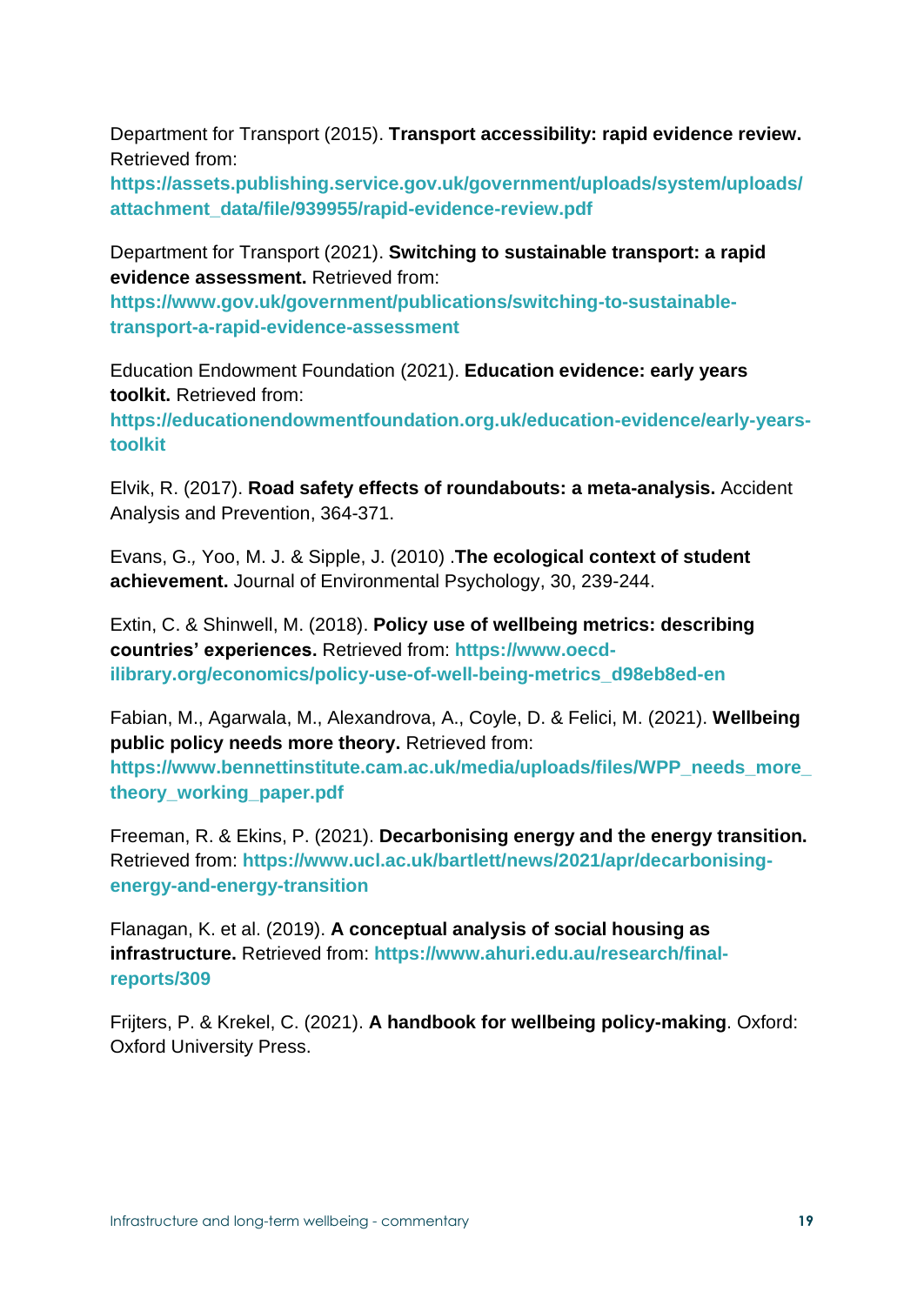Geurs, K. T., Boon, W. & Van Wee, B. (2009). **Social impacts of transport: literature review and the state of the practice of transport appraisal in the Netherlands and the United Kingdom.** Transport Reviews, 29, 1, 69-90.

Geels, F., Schwanen, T., Sorrel, S., Henkins, K. & Sovacool, B. J. (2018). **Reducing energy demand through low carbon innovation: a sociotechnical transitions perspective and thirteen research debates.** Energy Research and Social Science*,*  40, 23-45.

Gibb, K., Lawson, L*.*, Williams, J. & McLaughlin, M. (2020). **The impact of social housing: economic, social, health and wellbeing.** Retrieved from: **<https://www.sfha.co.uk/mediaLibrary/other/english/66627.pdf>**

Gossling, S., Nicolosi, J. & Litman, T. (2021). **The health cost of transport in cities.** Current Environmental Health Reports, 8, 196-201.

Grey, C. N. B., Jiang, S., Nascimento, C., Rodgers, S. E., Johnson, R., Lyons, R. A. & Poortinga, W. (2017). **The short-term health and psychosocial impacts of domestic energy efficiency investments in low-income areas: a controlled before and after study.** BMC Public Health, 17.

Hall, J. W., Thacker, S., Ives, M. C., Cao, Y., Chaudry, M., Blainey, S. P. & Oughton, E. J. (2017). **Strategic analysis of the future of national infrastructure.** *Civil Engineering* 170, 39-47.

Henderson, D. (2017). **Assessing the impact of business broadband use on the Welsh economy.** Welsh Economic Review*,* 28-36.

Hepburn, C.*,* O' Callaghan, B., Stern, N., Stiglitz, J. & Zenghelis, D. (2020). **Will Covid-19 fiscal recovery packages accelerate or retard progress on climate change?** Oxford Review of Economic Policy, 36.

Horne, R. (2018). **Housing sustainability in low carbon cities.** London: Routledge.

Hickford, A. J., Nicholls, R. J., Otto, A., Hall, J. W., Blainey, S. P., Tran, M. & Baruah, P. (2016). **Creating an ensemble of future strategies for future infrastructure provision.** Futures, 66, 13-24.

HM Treasury (2021). **Wellbeing guidance for appraisal: supplementary Green Book guidance.** Retrieved from:

**[https://assets.publishing.service.gov.uk/government/uploads/system/uploads/](https://assets.publishing.service.gov.uk/government/uploads/system/uploads/attachment_data/file/1005388/Wellbeing_guidance_for_appraisal_-_supplementary_Green_Book_guidance.pdf) [attachment\\_data/file/1005388/Wellbeing\\_guidance\\_for\\_appraisal\\_-](https://assets.publishing.service.gov.uk/government/uploads/system/uploads/attachment_data/file/1005388/Wellbeing_guidance_for_appraisal_-_supplementary_Green_Book_guidance.pdf) [\\_supplementary\\_Green\\_Book\\_guidance.pdf](https://assets.publishing.service.gov.uk/government/uploads/system/uploads/attachment_data/file/1005388/Wellbeing_guidance_for_appraisal_-_supplementary_Green_Book_guidance.pdf)**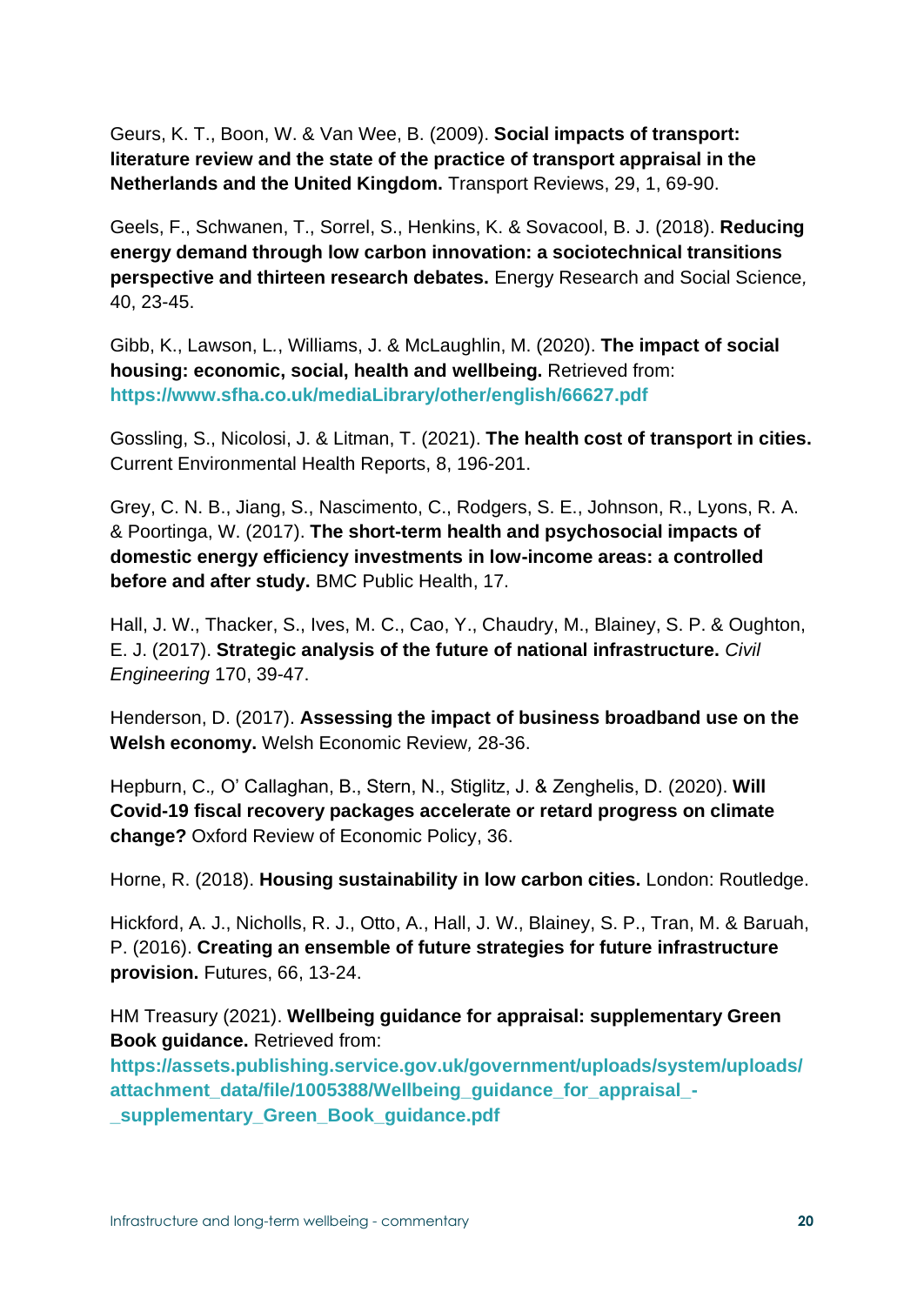Hunter, R. F., Cleland, C., Cleary, A., Droomers, M., Wheeler, B. W., Sinnet, D., Nieuwenhuijsen, M. J. & Braubach, M. (2019). **Environmental, health, wellbeing, social and equity effects of urban green space interventions: A meta-narrative evidence synthesis**. Environment International, 130.

Hunter, R.F., Christian, H., Veitch, J., Astell-Burt, T., Hipp, A. & Schipperijn, J. (2015). **The impact of interventions to promote physical activity in urban green space: a systematic review and recommendations for future research.** Social Science & Medicine*,* 124, 246-256.

Kamal, A., Al-Ghamdi, S. G. & Koc, M. (2019). **Revaluing the costs and benefits of energy efficiency: a systematic review.** Energy Research and Social Science, 54, 68-84.

Kanmouh, O., Nogal, M., Binnekamp, R. & Wolfert, R. (2021). **Multi-system intervention optimization for interdependent infrastructure.** Automation in Construction, 127, 1-11.

Katris, A.*,* Turner, K. & Stewart, J. (2021). **Meeting the UK's energy efficiency goals: securing greater wider economy benefits through longer term programmes.** Retrieved from:

**[https://strathprints.strath.ac.uk/77545/1/Katris\\_etal\\_CEP\\_2021\\_Meeting\\_the\\_U](https://strathprints.strath.ac.uk/77545/1/Katris_etal_CEP_2021_Meeting_the_UKs_energy_efficiency_goals_securing_greater_wider_economy_benefits.pdf) [Ks\\_energy\\_efficiency\\_goals\\_securing\\_greater\\_wider\\_economy\\_benefits.pdf](https://strathprints.strath.ac.uk/77545/1/Katris_etal_CEP_2021_Meeting_the_UKs_energy_efficiency_goals_securing_greater_wider_economy_benefits.pdf)**

King's Fund (2016). **The economics of housing and health: the role of housing associations.** Retrieved from:

**[https://www.kingsfund.org.uk/sites/default/files/field/field\\_publication\\_file/Econ](https://www.kingsfund.org.uk/sites/default/files/field/field_publication_file/Economics_housing_and_health_Kings_Fund_Sep_2016.pdf) [omics\\_housing\\_and\\_health\\_Kings\\_Fund\\_Sep\\_2016.pdf](https://www.kingsfund.org.uk/sites/default/files/field/field_publication_file/Economics_housing_and_health_Kings_Fund_Sep_2016.pdf)**

Krekel, C & Zerrahn, A. (2017). **Does the presence of wind turbines have negative externalities for people in their surroundings? Evidence from wellbeing data.** Journal of Environmental Economics and Management*,* 82, 221-238.

Lucas, K., Philips, I. & Verlinghieri, E. (2021). **A mixed methods approach to the social assessment of transport infrastructure projects.** Transportation.

Lucas, K. (2019). **A new evolution for transport-related social exclusion research?** Journal of Transport Geography, 81.

Li, Y. & Managi, S. (2021). **Spatial variability of the relationship between air pollution and well-being.** Sustainable Cities and Society, 76.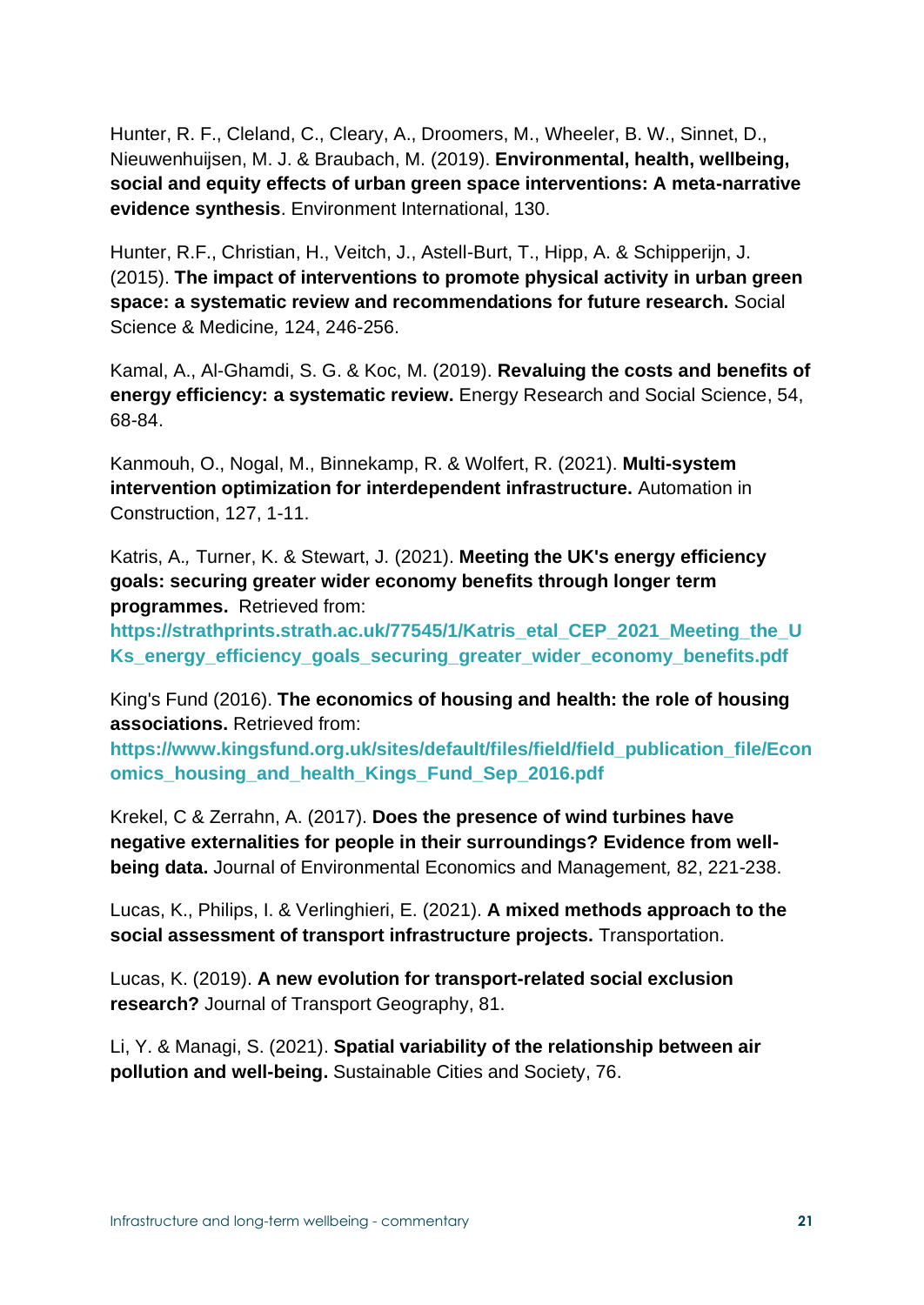Maclennan, D*.*, Randolph, B., Crommelin, L., Witte, E., Klestov, P., Scealy, B. & Brown, S. (2019). **Strengthening economic cases for housing policies.** Retrieved from: **[https://cityfutures.ada.unsw.edu.au//research/projects/strengthening](https://cityfutures.ada.unsw.edu.au/research/projects/strengthening-economic-cases-housing-productivity-gains-better-housing-outcomes/)[economic-cases-housing-productivity-gains-better-housing-outcomes/](https://cityfutures.ada.unsw.edu.au/research/projects/strengthening-economic-cases-housing-productivity-gains-better-housing-outcomes/)**

Mackett, R. L. (2021). **Policy interventions to facilitate travel by people with mental health conditions.** Transport Policy,110, 306-313.

Maidment, C*.*, Jones, C. R., Webb, T. L., Hathway, E. A. & Gilbertson, J. M. (2014). **The impact of household energy efficiency measures on health: a metaanalysis.** Energy Policy, 65, 583-593.

Marsden, G., Anable, J., Chatterton, T., Docherty, I., Faulcobridge, J., Murray, L., Roby, H. & Shires, J. (2020). **Studying disruptive elements: innovations in behaviour, opportunities for lower carbon transport policy?** Transport Policy, 94, 89-101.

Martorell, P., Stange, K. & McFarlin, I. (2016). **Investing in schools: capital spending, facility conditions, and student achievement**. Journal of Public Economics, 140, 13-29.

Mottee, L. K. (2020). **Reflecting on how social impacts are considered in transport infrastructure project planning: looking beyond the claimed success of Sydney's South West Rail Link.** Urban Policy and Research, 38, 3, 185-198.

National Infrastructure Commission (2018). **National infrastructure assessment.**  Retrieved from: **[https://nic.org.uk/app/uploads/CCS001\\_CCS0618917350-](https://nic.org.uk/app/uploads/CCS001_CCS0618917350-001_NIC-NIA_Accessible-1.pdf) [001\\_NIC-NIA\\_Accessible-1.pdf](https://nic.org.uk/app/uploads/CCS001_CCS0618917350-001_NIC-NIA_Accessible-1.pdf)**

Nellthorp, J. & Ojeda-Cabral, M. (2021). **Residual values and appraisal period in multimodal transport appraisal.** Retrieved from: **[https://assets.publishing.service.gov.uk/government/uploads/system/uploads/](https://assets.publishing.service.gov.uk/government/uploads/system/uploads/attachment_data/file/984207/rvs-and-appraisal-period.pdf) [attachment\\_data/file/984207/rvs-and-appraisal-period.pdf](https://assets.publishing.service.gov.uk/government/uploads/system/uploads/attachment_data/file/984207/rvs-and-appraisal-period.pdf)**

Nelson, S. & Allwood, J. M. (2021). **Technology or behaviour? Balanced disruption in the race to net zero emissions.** Energy Research and Social Science, 78.

Nygaard, C. (2019). **Social and affordable housing as social infrastructure.** Retrieved from: **[https://www.communityhousing.com.au/wp](https://www.communityhousing.com.au/wp-content/uploads/2019/11/Social-and-affordable-housing-as-social-infrastructure-FINAL.pdf?x12261)[content/uploads/2019/11/Social-and-affordable-housing-as-social](https://www.communityhousing.com.au/wp-content/uploads/2019/11/Social-and-affordable-housing-as-social-infrastructure-FINAL.pdf?x12261)[infrastructure-FINAL.pdf?x12261](https://www.communityhousing.com.au/wp-content/uploads/2019/11/Social-and-affordable-housing-as-social-infrastructure-FINAL.pdf?x12261)**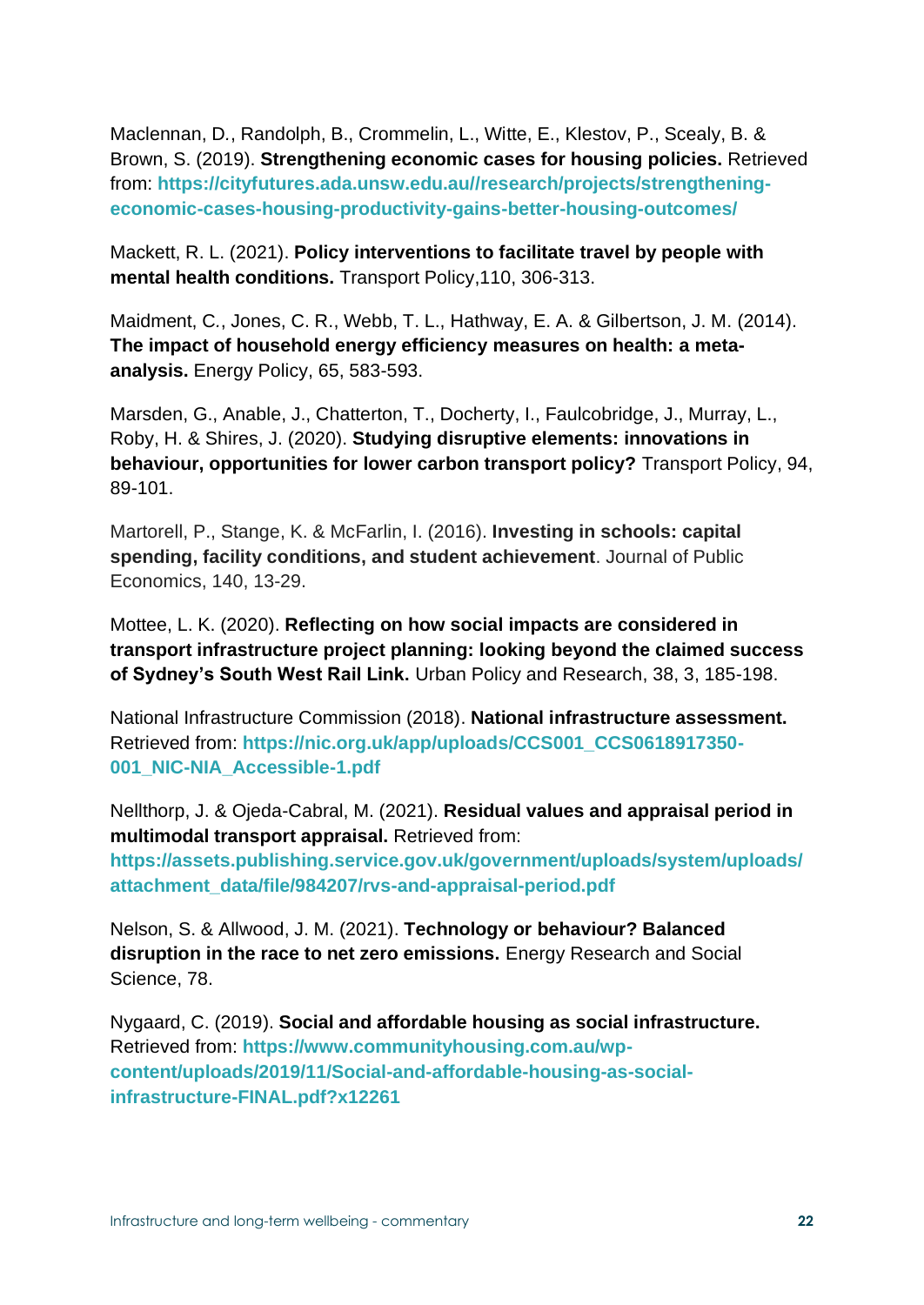O' Donnell, E. & Thorne, C. R. (2020). 'Urban flood risk management: the Blue-Green advantage.', in Thorne, C. R. ed. (2020) **Blue-Green cities: integrating urban flood risk management with green infrastructure.** ICE Publishing.

Ojeda-Cabral, M., Dekker, T., Batley, R. & Matthews, B. (2020). **Valuation and appraisal of accessibility in rail: an appraisal framework for improvements in accessibility for all – final report.** Retrieved from: https://www.sparkrail.org/Lists/Records/DispForm.aspx?ID=26839.

Palmas, C., Rode, C. & Lovett, A. A. (2019). 'Renewable energy production capacities and goods' in Albert, C. ed. (2019). **Landscape planning with ecosystem services: Theories and methods for application in Europe.** Springer Netherlands.

Park, J. & Chowdhury, S. (2018). **Investigating the barriers in a typical journey by public transport users with disabilities.** Journal of Transport & Health, 10, 361- 368.

Quality of Life Foundation (2019). **Literature review of quality of life in the built environment.** Retrieved from: **<https://www.qolf.org/literature-review/>**

Saha, D. (2018). **Low-carbon infrastructure: an essential solution to climate change?** Retrieved from: **[https://blogs.worldbank.org/ppps/low-carbon](https://blogs.worldbank.org/ppps/low-carbon-infrastructure-essential-solution-climate-change)[infrastructure-essential-solution-climate-change](https://blogs.worldbank.org/ppps/low-carbon-infrastructure-essential-solution-climate-change)**

Schwanen, T. (2021). **Infrastructure and wellbeing in Wales.** [Unpublished briefing note]

Sharifi, A., Pathak, M., Joshi, C. & Bao-Jie, H. (2021). **A systematic review of the health co-benefits of urban climate change adaptation.** Sustainable Cities and Society, 74.

Smith, M.*,* Hosking, J., Woodward, A., Witten, K., MacMillian, A., Field, A., Baas, P. & Mackie, H. (2017). **Systematic review of built environment effects on physical acivity and active transport.** International Journal of Behavioural Nutrition and Physical Activity, 14.

Spray, J., Witten, K., Wiles, J., Anderson, A., Paul, D., Wade, J. & Ameratunga, S. (2020). **Inequitable mobilities: Intersections of diversity with urban infrastructure influence mobility, health and wellbeing.** Cities & Health.

Steer, J. (2020). **Transport across the UK - the required revolution.** Town and Country Planning, 89, 404-9.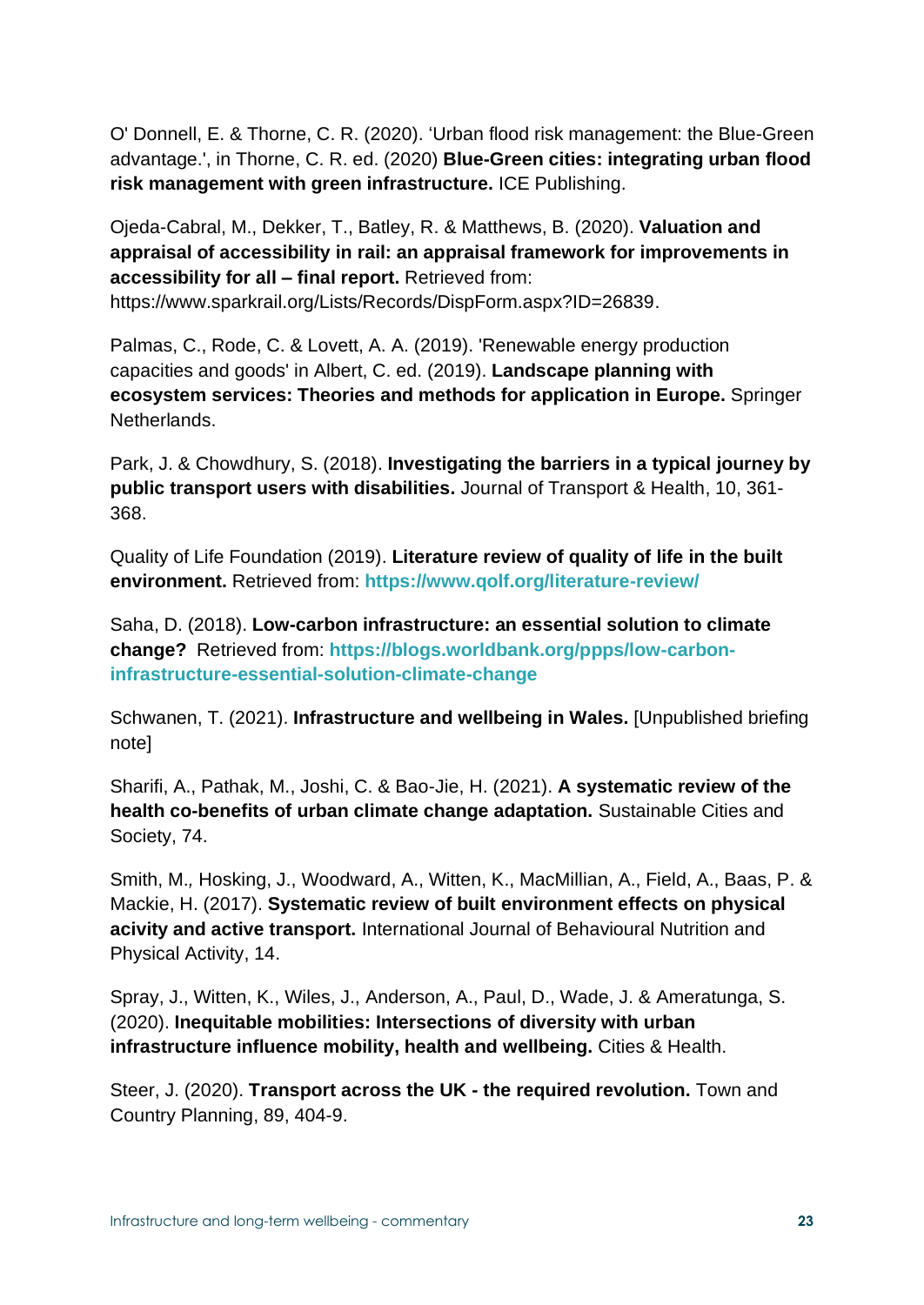Stern, N., Unsworth, S., Valero, A., Zenghelis, D., Rydge, J. & Robins, N. (2020). **Strategy, investment and policy for a strong and sustainable recovery: an action plan.** Retrieved from: **[https://www.lse.ac.uk/granthaminstitute/wp](https://www.lse.ac.uk/granthaminstitute/wp-content/uploads/2020/07/Strategy-investment-and-policy-for-a-strong-and-sustainable-recovery.pdf)[content/uploads/2020/07/Strategy-investment-and-policy-for-a-strong-and](https://www.lse.ac.uk/granthaminstitute/wp-content/uploads/2020/07/Strategy-investment-and-policy-for-a-strong-and-sustainable-recovery.pdf)[sustainable-recovery.pdf](https://www.lse.ac.uk/granthaminstitute/wp-content/uploads/2020/07/Strategy-investment-and-policy-for-a-strong-and-sustainable-recovery.pdf)**

Thacker, S., Adshead, D., Fay, M., Hallegatte, S., Harvey, M., Meller, H., O'Regan, N., Rozenberg, J., Watkins, G. & Hall, J. W. (2019a). **Infrastructure for sustainable development.** Nature Sustainability, 2, 324-331.

Thacker, S., Adshead, D., Crosskey, S., Bajpai, A., Ceppi, P, Hall, J. W. & O' Regan, N. (2019b) **Infrastructure: underpinning sustainable development.** Retrieved from:

**[https://content.unops.org/publications/Infrastructure\\_underpining\\_sustainable](https://content.unops.org/publications/Infrastructure_underpining_sustainable_development_EN.pdf) [\\_development\\_EN.pdf](https://content.unops.org/publications/Infrastructure_underpining_sustainable_development_EN.pdf)**

Thacker, S., Adshead, D., Fantini, C., Palmer, R., Ghosal, R., Adeoti, T., Morgan, G. & Stratton-Short, S. (2021). **Infrastructure for climate action.** Retrieved from: **[https://content.unops.org/publications/Infrastructure-for-climate-action\\_EN.pdf](https://content.unops.org/publications/Infrastructure-for-climate-action_EN.pdf)**

Twohig-Bennett, C. & Jones, A. (2018). **The health benefits of the great outdoors: a systematic review and meta-analysis of greenspace exposure and health outcomes.** Environmental Research, 166, 628-637.

UK Committee on Climate Change (2019). **UK housing – fit for the future?** Retrieved from: **[https://www.theccc.org.uk/publication/uk-housing-fit-for-the](https://www.theccc.org.uk/publication/uk-housing-fit-for-the-future/)[future/](https://www.theccc.org.uk/publication/uk-housing-fit-for-the-future/)**

UK Committee on Climate Change (2020). **The Sixth Carbon Budget: the UK's path to net zero.** Retrieved from: **[https://www.theccc.org.uk/wp](https://www.theccc.org.uk/wp-content/uploads/2020/12/The-Sixth-Carbon-Budget-The-UKs-path-to-Net-Zero.pdf)[content/uploads/2020/12/The-Sixth-Carbon-Budget-The-UKs-path-to-Net-](https://www.theccc.org.uk/wp-content/uploads/2020/12/The-Sixth-Carbon-Budget-The-UKs-path-to-Net-Zero.pdf)[Zero.pdf](https://www.theccc.org.uk/wp-content/uploads/2020/12/The-Sixth-Carbon-Budget-The-UKs-path-to-Net-Zero.pdf)**

UNEP (2021). **International good practice principles for sustainable infrastructure: integrated, systems-level approaches for policymakers.** Retrieved from: **[https://www.unep.org/resources/publication/international-good](https://www.unep.org/resources/publication/international-good-practice-principles-sustainable-infrastructure)[practice-principles-sustainable-infrastructure](https://www.unep.org/resources/publication/international-good-practice-principles-sustainable-infrastructure)**

Verlinghieri, E. & Schwanen, T. (2020. **Transport and mobility justice: evolving discussions.** Journal of Transport Geography, 87.

Wallace, J. (2019). **Wellbeing and devolution: reframing the role of government in Scotland, Wales and Northern Ireland.** Palgrave Macmillan.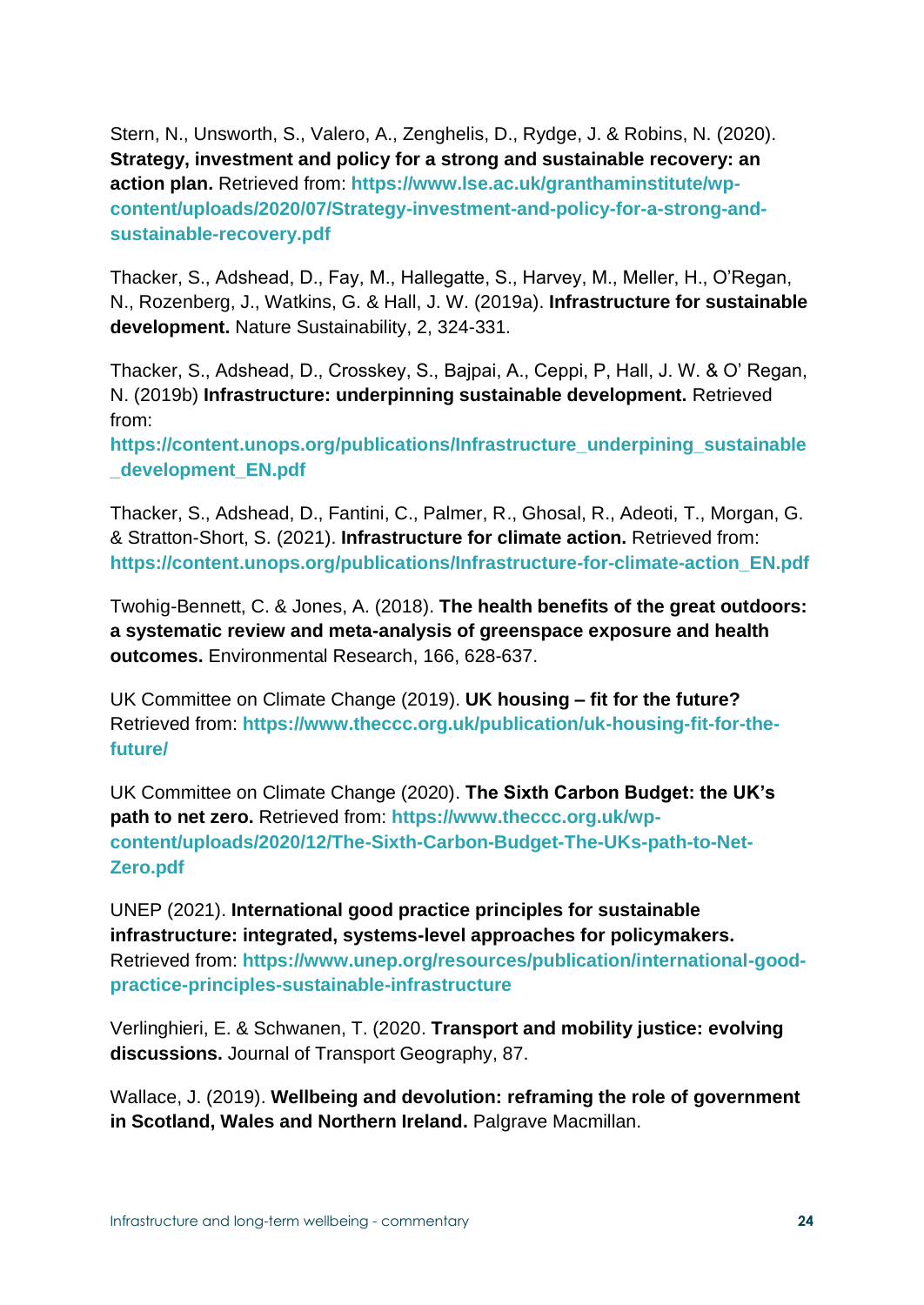Wang, L., Xue, X., Zhao, Z. & Wang, Z. (2018). **The impacts of transportation infrastructure on sustainable development: emerging trends and challenges.** International Journal of Environmental Research and Public Health, 15, 6.

Wang, X & Lo, K. (2021). **Just transition: a conceptual review.** Energy Research & Social Science, 82.

WERU (2019). **Digital maturity economic impact report.** Retrieved from: **[https://www.cardiff.ac.uk/superfast-broadband-project/economic-impact](https://www.cardiff.ac.uk/superfast-broadband-project/economic-impact-research)[research](https://www.cardiff.ac.uk/superfast-broadband-project/economic-impact-research)**

What Works Centre for Local Economic Growth (2015). **Evidence review: broadband.** Retrieved from:

**[https://whatworksgrowth.org/public/files/Policy\\_Reviews/15-03-10-Broadband-](https://whatworksgrowth.org/public/files/Policy_Reviews/15-03-10-Broadband-Full-Review.pdf)[Full-Review.pdf](https://whatworksgrowth.org/public/files/Policy_Reviews/15-03-10-Broadband-Full-Review.pdf)**

What Works Centre for Local Economic Growth (2015). **Evidence summary: transport.** Retrieved from:

**[https://whatworksgrowth.org/public/files/Policy\\_Reviews/15-06-](https://whatworksgrowth.org/public/files/Policy_Reviews/15-06-25_Transport_Review.pdf) [25\\_Transport\\_Review.pdf](https://whatworksgrowth.org/public/files/Policy_Reviews/15-06-25_Transport_Review.pdf)**

What Works Centre for Wellbeing (2021). **Covid-19 and wellbeing inequalities: housing.** Retrieved from: **[https://whatworkswellbeing.org/wp](https://whatworkswellbeing.org/wp-content/uploads/2021/07/www-b15-WIRED-housing-FINAL.pdf)[content/uploads/2021/07/www-b15-WIRED-housing-FINAL.pdf](https://whatworkswellbeing.org/wp-content/uploads/2021/07/www-b15-WIRED-housing-FINAL.pdf)**

Windermer, R. & Cowell, R. (2021). **Are the impacts of wind energy reversible? Critically reviewing the research literature, the governance challenges and presenting an agenda for social science.** Energy Research and Social Science, 79.

Zenghelis, D. (2021). **Infrastructure requirements for Wales' transition.** [Unpublished briefing note]

Zualanga, S., Karney, B. W. & Saxe, S. (2021). **The concept of value in sustainable infrastructure systems: a literature review.** Environmental Research Infrastructure and Sustainability 1, 2.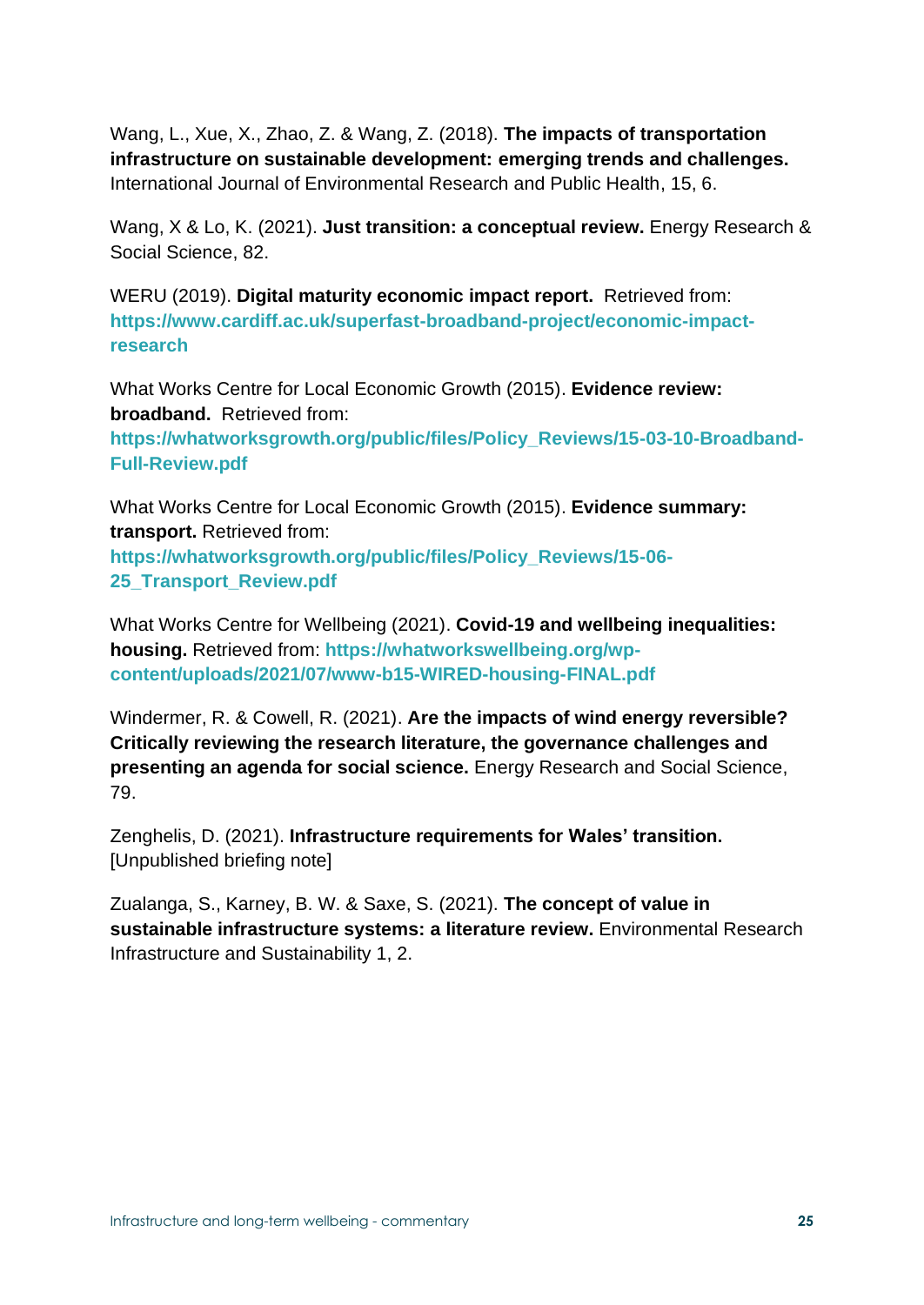## **Acknowledgements**

We would like to thank all the experts who attended and presented their work at roundtable events, prepared discussion papers, and peer reviewed this commentary paper and the evidence summary. We are grateful for the contributions of Nancy Hey, What Works Centre for Wellbeing; Professor Tim Schwanen, Transport Studies Unit, University of Oxford; Dr Manuel Ojeda Cabral, Institute for Transport Studies, University of Leeds; Professor David Clapham, UK Collaborative Centre for Housing Evidence, University of Glasgow; Dr Matthew Agarwala and Dr Rehema Msulwa, Bennett Institute for Public Policy, University of Cambridge; Dr Scott Thacker, United Nations Office for Project Services; Professor Paul Ekins, Institute for Sustainable Resources, UCL; and Dimitri Zenghelis, Grantham Research Institute on Climate Change and the Environment, LSE. Except where cited, views expressed in the report are the authors' own.